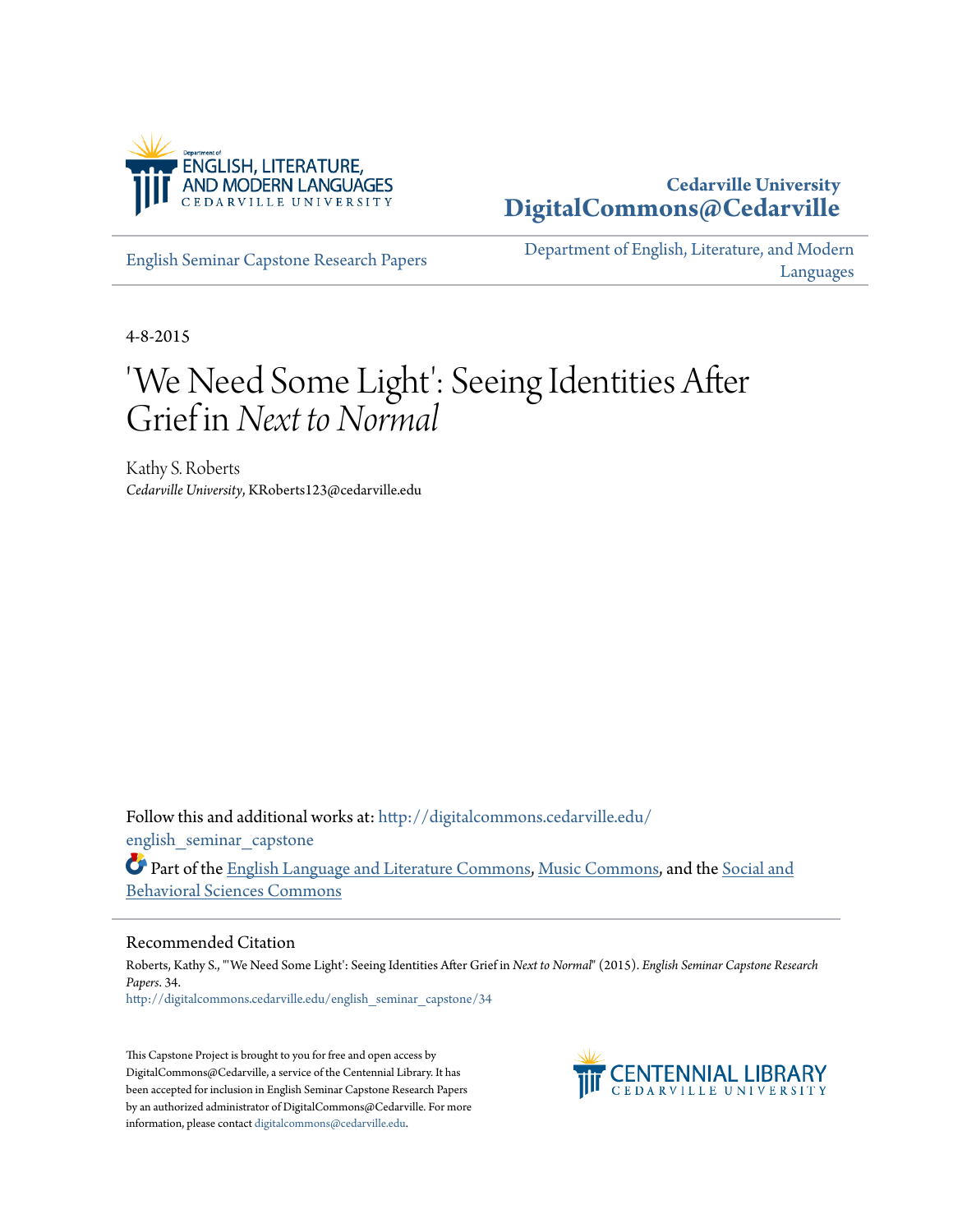Complete normalcy is a myth. People like to believe that there is a middle-class template for absolute normal, but there are too many deviations in nature for such a perfect formula to exist. Instead, normalcy in the context of family means "healthy" or "functional" for a family who may or may not be of standard composition. *Next to Normal,* a 2010 musical with lyrics by Brian Yorkey and music by Tom Kitt, portrays a family who appears normal, but a closer look indicates that the family is crumbling in a variety of ways. The family attempts to heal itself through a variety of tactics and treatments, all of which prove insufficient. However, the musical ends optimistically with the characters believing they will find "some light" to shine into their darkness. According to grief theorist Dennis Klass, the light that the Goodman family in *Next to Normal* seeks is a healthy continuing bond with Gabe. Since the musical occurs in a postmodern context, this solution is one of many possible solutions and requires the Goodman family to look inside themselves for healing.

*Next to Normal* has a small cast which allows the show to explore the psyches of the characters. The main characters are the members of the Goodman family. Diana, the middleaged mother, has suffered from a variety of mental disorders for sixteen years. Throughout the show, she receives numerous treatments including medicine, abstaining from medicine, therapy, hypnosis, and electroconvulsive therapy. Dan, her middle-aged husband, loyally helps her, keeps their family functioning, and pretends that all is well. They met in college as undergrad architecture students. After they discovered that Diana was pregnant, they eloped. The baby, Gabe, died of an intestinal obstruction when he was eight months old. The couple had another baby, Natalie, shortly after his death. However, Natalie's life was overshadowed by Gabe's death. Diana tells her psychotherapist, "We had Natalie to . . . And I know she knows. I couldn't hold her, in the hospital" (Yorkey 47). In the show, Natalie is sixteen years old and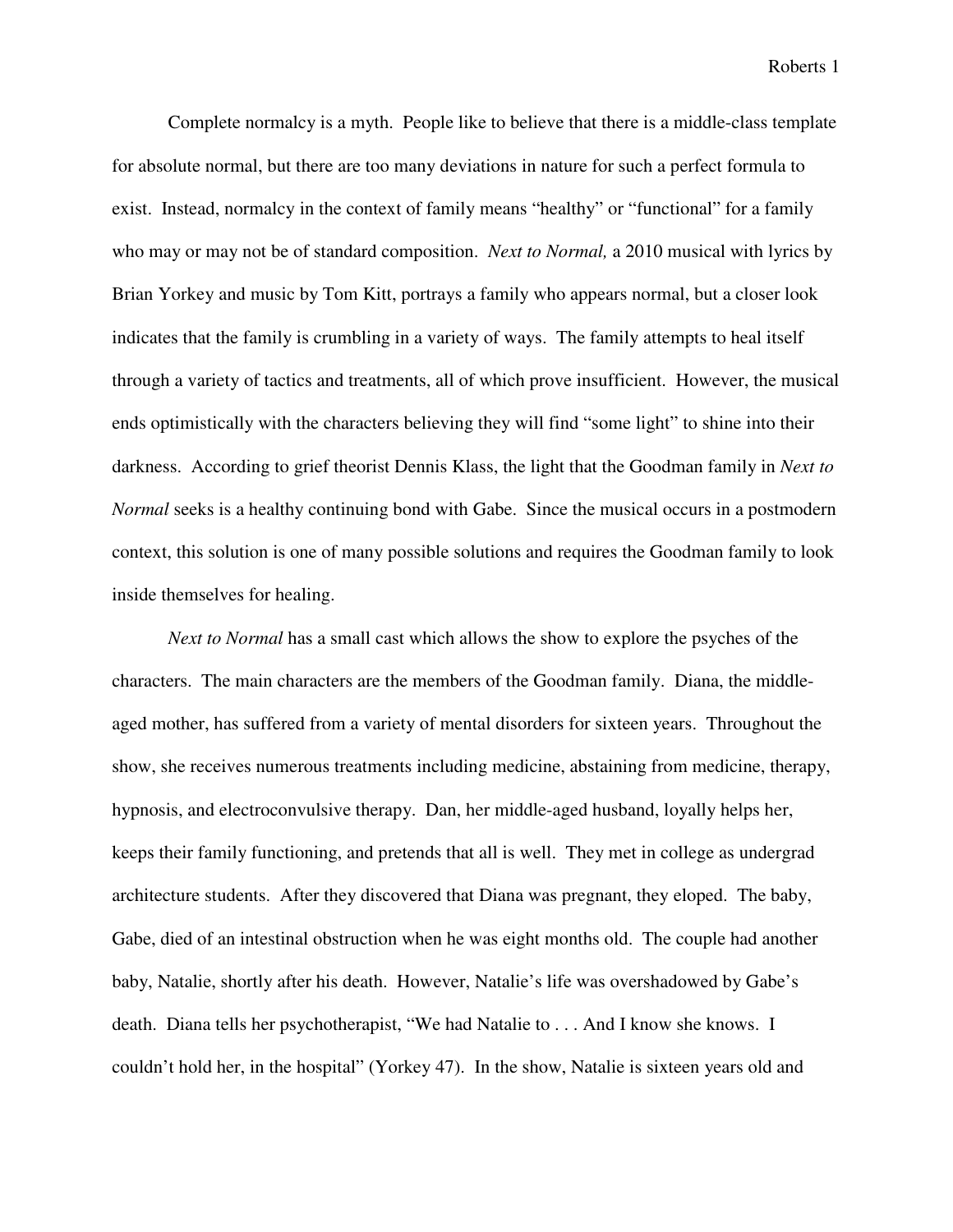navigating life on her own because her parents are effectively absent in her life. Natalie is a perfectionist who attempts to graduate high school early with a full scholarship so that she can enter college early to escape her detached parents. She meets Henry who is a stoner, musician, and "philosopher king" (xviii). They start dating, and Henry supports Natalie in ways that her parents neglect. He also introduces her to drugs which she experiments with to cope with her troubling life. The musical indicates parallels between their relationship and that of Natalie's parents; their lives might emerge as disastrous as Dan and Diana's.

The remaining character, Gabe, is the most difficult to interpret. Although he died when he was eight months old, on stage he is almost eighteen years old – the age he would be if he had never died. Throughout the show, his mother interacts with him as if he were a living person. For example, in the first scene, all of the Goodman family members are preparing to leave for either work or school. Diana tells Gabe, "You're going to be late, and you've got a huge day." Gabe responds, "You have no idea what I do all day." Diana proudly tells him, "Jazz band before school, class, key club, then football" (Yorkey 11). Based on Diana's interactions with Gabe, the audience assumes that he is a regular character; however, none of the other characters can see him. Additionally, Gabe moves fluidly around the stage which indicates to viewers that his being is different from the normal humanity of the other characters. The audience is not completely sure if Gabe is dead until after the seventh song when the Goodman family and Henry are sitting at the table having just finished dinner. Diana walks in carrying a lit birthday cake and exclaims, "Okay . . . It's someone's birthday!" After an awkward pause, Dan goes to Diana and sings, "He's not here . . ./ He's not here. / Love, I know you know. / Do you feel / He's still real? / Love, it's just not so. / Why is it you still believe? / Do you dream or do you grieve? / You've got to let him go. / He's been dead / All these years . . . / No, my love, he's not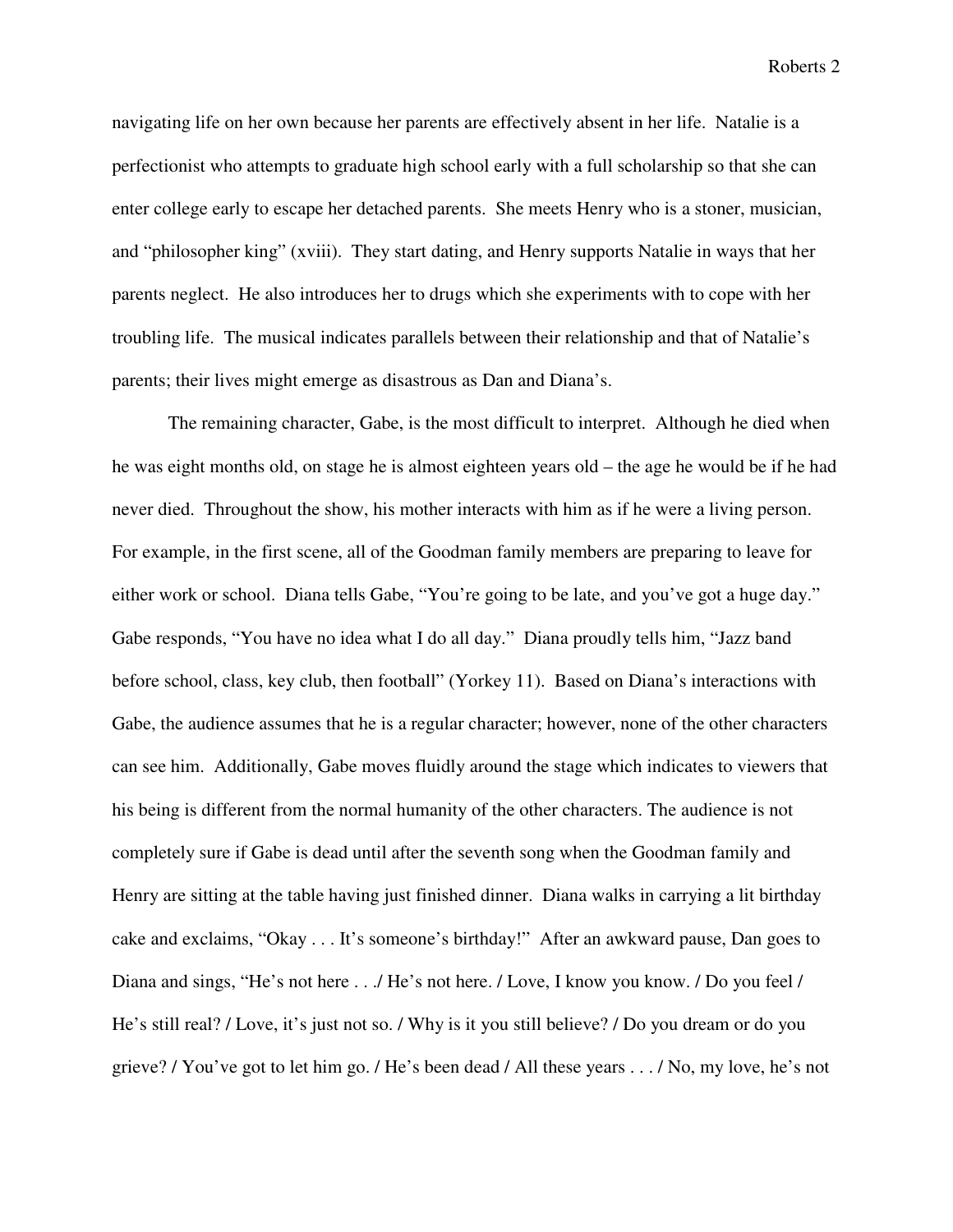here" (31). After this revelation, the audience must determine the nature of Gabe's being. This is just one topic of many that *Next to Normal* offers for the audience to ponder. Most critics and theatregoers cite mental illness as *Next to Normal*'s preeminent theme.

Yorkey and Kitt intended for *Next to Normal* to be a statement about the true nature of mental illness. In an interview with Bryan Reesman, Kitt expressed, "What's most important to me about *Next To Normal* is that people see that we're honoring that struggle [mental illness] and hoping to shed some light on it" (Reesman 15). Kitt says that the greatest thing he learned from working on the show was "to see [mental illness] in its true form, which is that it's a disease" (15). Like many people, Kitt used to think that people with mental illnesses were just acting up and needed to try to stop the behavior. The show taught him "to look at it as a disease that afflicts people and that there is no rhyme or reason to it and there is no silver bullet" (15). Kitt hopes that the show will inform people about this revelation. While *Next to Normal* humanizes mental illness for audiences, it also allows people who suffer from mental illness to feel solidarity from watching the performance. *Next to Normal* offers them hope for society's future treatment of it because the show raises public awareness. Yorkey states that working on the show has opened his eyes to the pervasiveness of mental illness. He tells Reesman, "Every time I'm at the show I meet someone who's bipolar or who grew up with a bipolar parent. Literally every time I've met someone at the show there's been someone there who says, 'This is my story.'" (15). He continues to say, "I could easily say that I wasn't expecting that. In developing the show we met so many people who responded to what was onstage because it told their story that they hadn't seen told, particularly not as a musical" (15). *Next to Normal* has made progress in alleviating the social stigma and misconceptions surrounding mental illness by bringing it into the public sphere through art.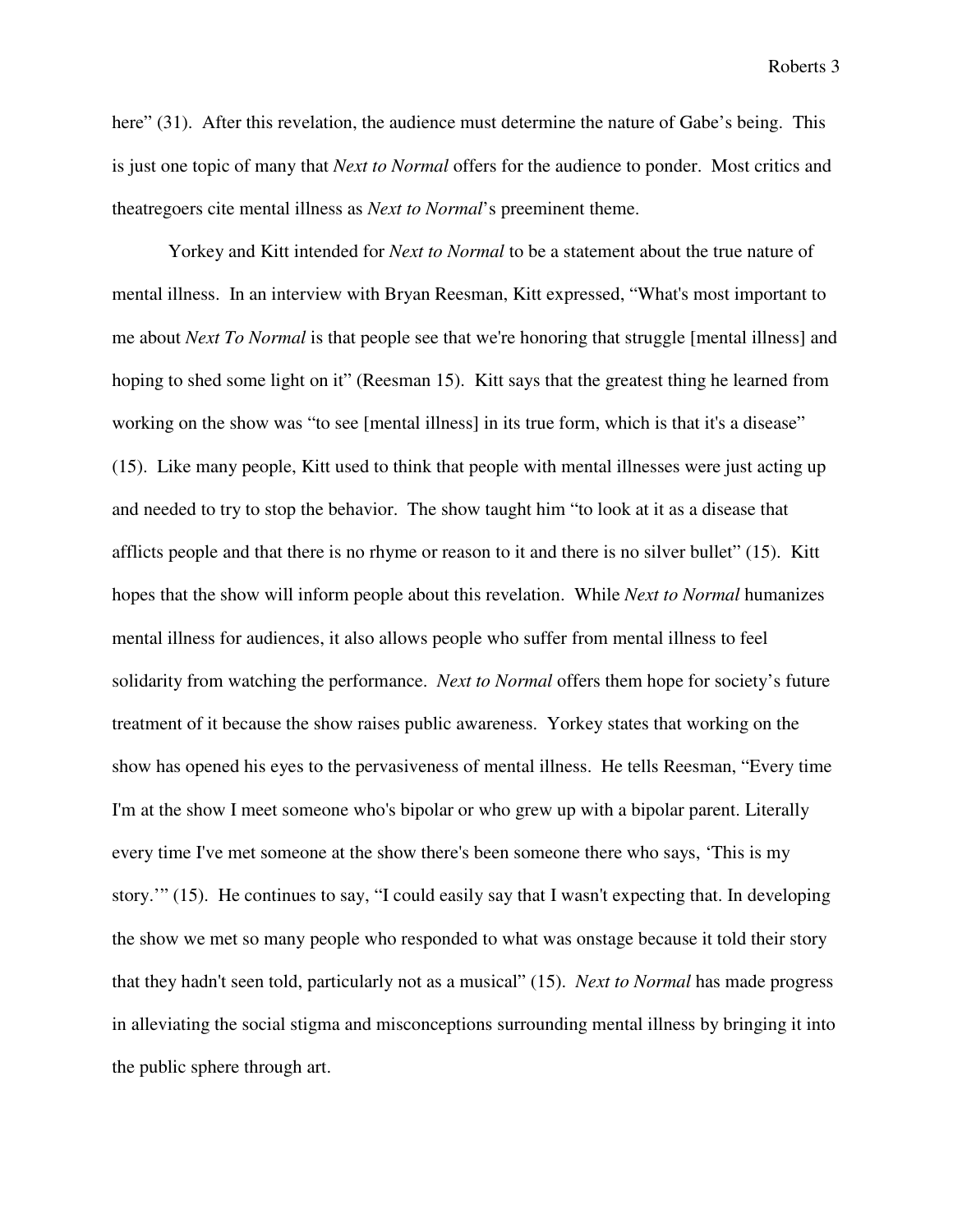In the only scholarly article on *Next to Normal*, Scott Wallin, scholar of performance studies and their connection with psychosocial disabilities, explains that art has long used madness as a metaphor and archetype. He writes that art has used the trope of madness for centuries to "efficiently perform a kind of shorthand: [the techniques] strengthen narrative or clarify character in ways that have little or nothing to do with the actual individual, social, and political experiences of people who live with psychosocial disabilities. At the same time they universalize what are in actuality diverse and multifarious experiences" (Wallin). While art has traditionally portrayed mental illness in flat or negative ways as a literary device, *Next to Normal*  attempts to 'normalize' people with mental disorders by showing that, like physical ailments, anyone can develop a mental disorder. Wallin cites *Next to Normal* as "one of the first major theater productions in the United States to present madness through a contemporary biomedical model" (Wallin). The biological model states that all people have physical bodies which are prone to illness, including mental illness. Modern physicians have worked to promote the biological side of mental illness so that the public realizes, "Anyone can become sick regardless of his or her moral values and choices. In this respect, the medical model "normalizes" emotions, thoughts, and behaviors that are considered deviant" (Wallin). By emphasizing that mental disorders are not the result of the person's choices, the biomedical approach reduces the social stigma surrounding mental illness. However, Wallin notices that *Next to Normal* reduces Diana's psychosocial disability to a mental illness because it reduces her problems to an objective, organic disorder and reduces the social stigma surrounding it. Wallin argues that *Next to Normal* would be more effective in reducing the social stigma surrounding mental illness if it presents Diana from an ecological perspective rather than the biomedical model.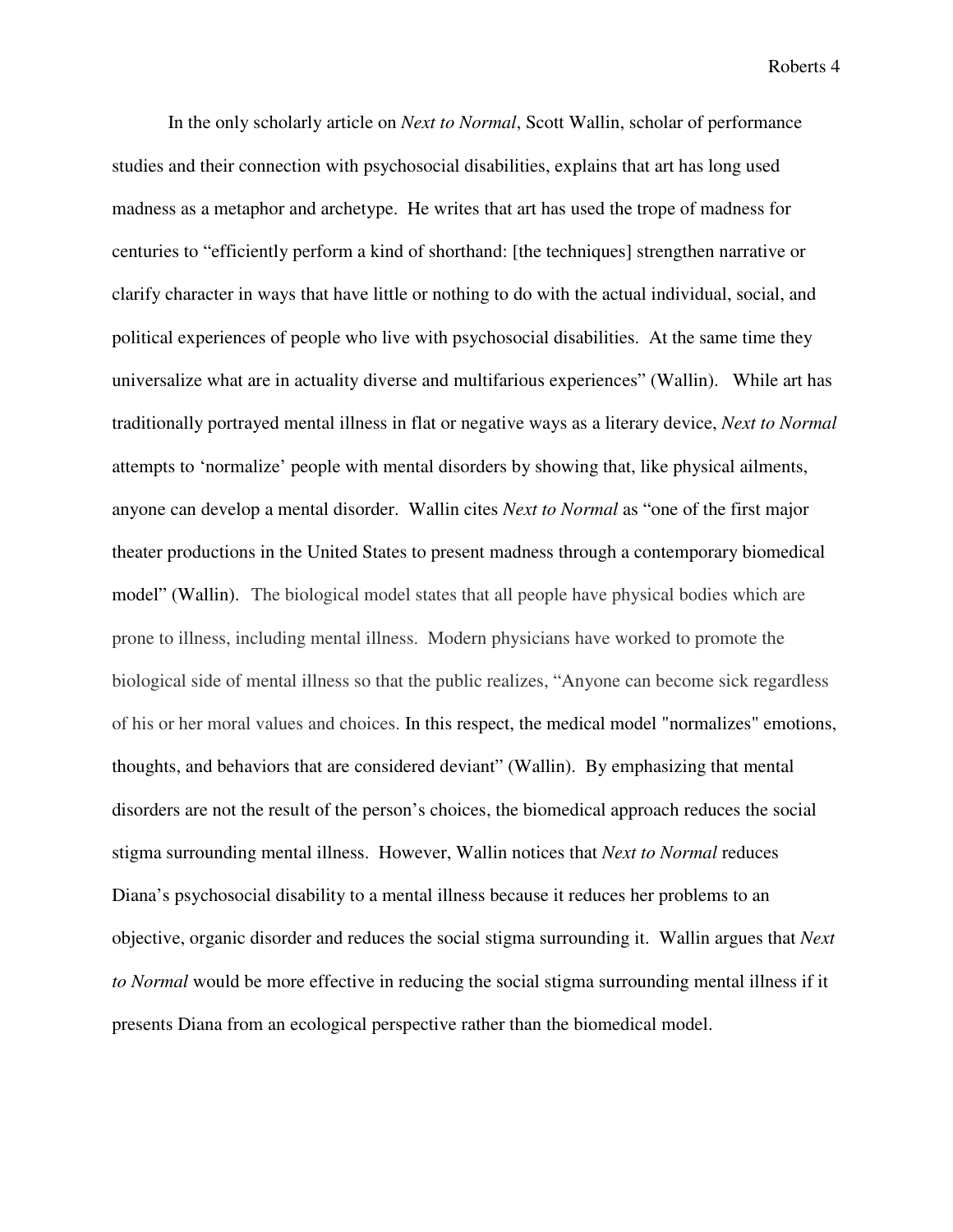An ecological perspective of psychosocial disorders focuses on the holistic person and the numerous factors which influence her whereas the biomedical model emphasizes the physicality of her disorder. Wallin notes that *Next to Normal* portrays Diana as a normal person topped by "a compilation of mental illness symptoms" (Wallin). The show encourages the audience to view her primarily as a patient whose disorder affects all her roles in life rather than a woman influenced by a complex set of factors. Since the show uses the biomedical model, it reduces Diana's psychosocial disorder to being solely intrapersonal, stemming from her mother's genetics. For example, Diana tells her psychotherapist, "When I was young, my mother called me 'high-spirited.' She would know. She was so high-spirited they banned her from the PTA." Doctor Madden responds, "Sometimes there's a predisposition to illness, but actual onset is only triggered by some . . . traumatic event" (Yorkey 39). The "traumatic event" he refers to is her infant son's death. Wallin believes that not only does this portrayal of Diana suggest that she is inherently flawed because of her genetics, but it is unrealistic in terms of how many psychologists today view their patients and encourage patients to view themselves. Wallin writes that the ecological perspective is one of the most effective perspectives of psychosocial disorders because it

. . . considers that a person's health is influenced by multiple factors on various registers: intrapersonal (biology and psychology), interpersonal (social and cultural), the physical environment, the community, and public policy. These factors interact with one another to produce a cumulative effect. The most effective support for people with psychosocial disabilities recognizes this matrix of influences and seeks intervention that takes all of these factors into account. (Wallin)

Wallin believes that Diana's issues are more complex than the musical addresses and that she would be more likely to heal if the treatment addresses her holistically.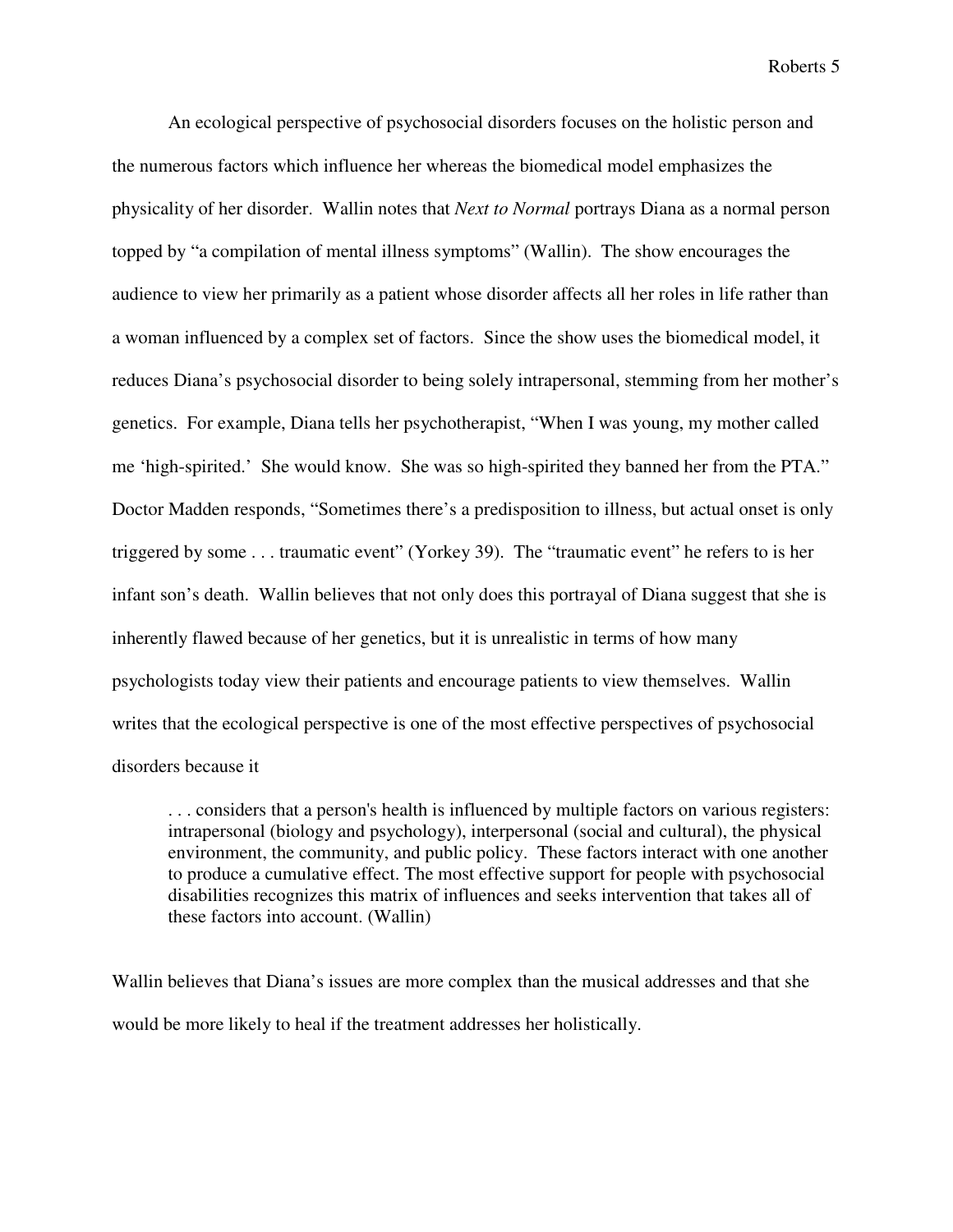Though mental illness is the explicit subject of *Next to Normal*, the characters are also heavily influenced by their unresolved grief from Gabe's death. The show indicates that Gabe's death was the traumatic event which triggered the manifestation of Diana's genetic disposition toward mental illness. After Doctor Madden tells Diana this, she responds, "I never know what to say when I have to go over all this. It starts to sounds like some story I tell that's about some other person entirely" (Yorkey 39). Diana lost her identity after her infant's death. Doctor Madden's next question for Diana is, "Why don't you tell me about the last time you truly felt happy". The text describes her response, "(*She has no answer for him*.)" (40). Diana never experienced happiness in the sixteen years after Gabe's death because she never properly grieved. Her husband also failed to grieve properly. While Diana's arrested grief manifests itself in various mental illnesses such as depression, anxiety, and delusional episodes, Dan's arrested grief manifests itself differently. Dan's failure to grieve shows in his stoicism and his refusal to address their son. For example, in the second act when Dan is helping Diana regain her memory after the shock therapy, Diana stumbles upon the music box they played for Gabe when he was a baby. Dan tries to prevent Diana from remembering the night their son died. He reasons with Diana that, "You think this will help, / but it won't" (81). When Diana continues to seek information from Dan about their son, Dan asks her, "Why would you want to remember the things that hurt you?" Diana responds, "I want to remember everything, Dan. How did he die?" (82). These lines suggest that they have different tactics for dealing with their son's death. Diana needs to verbally process the event with another person whereas Dan desires to forget and move on as if it never occurred. As a married couple who suffered the death of their son, they should have supported each other as they mutually grieved. However, Dan chose to ignore the tragedy; his actions left Diana floating in her emotions with no one to support her through the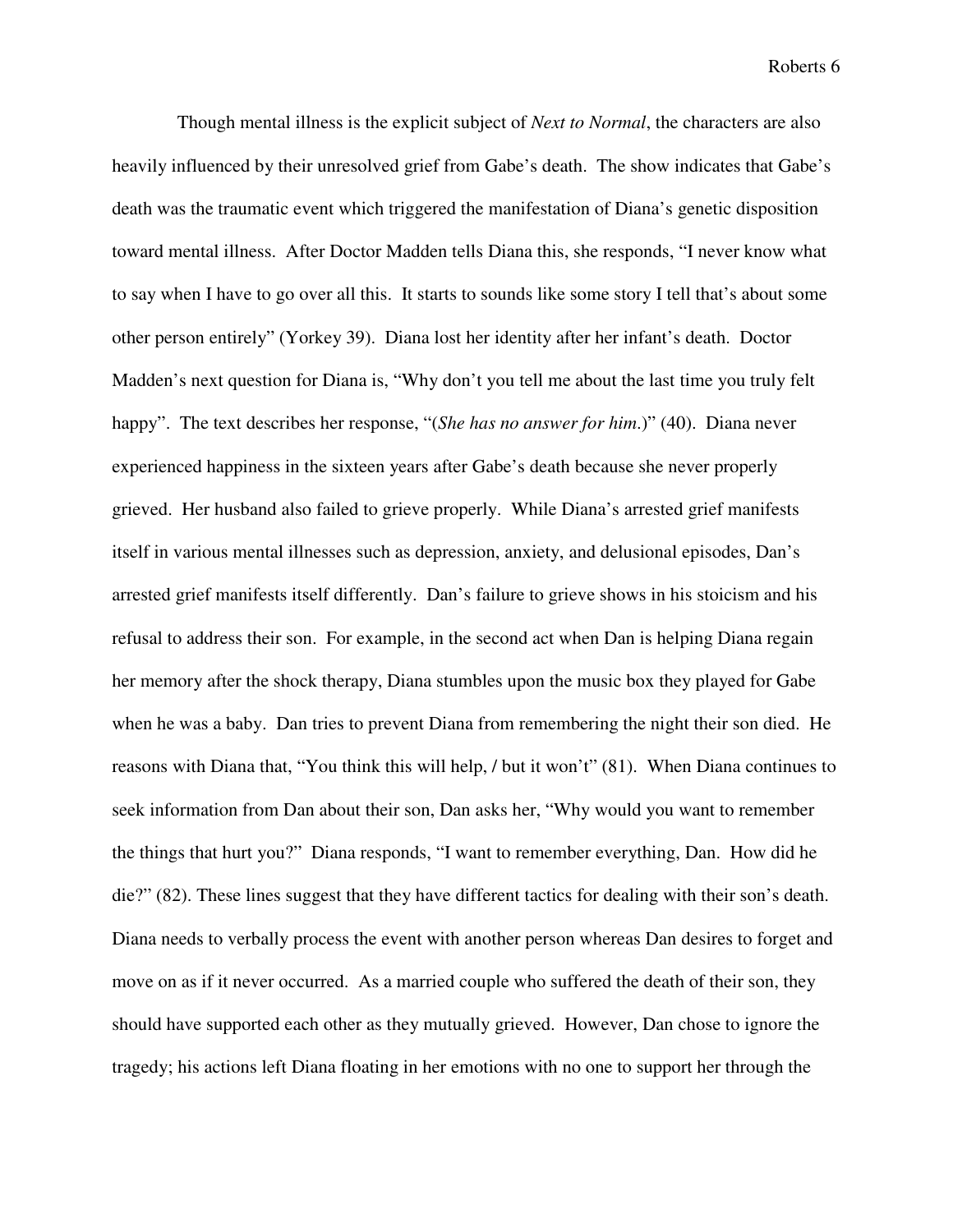grieving process. Part of this was due to their young age and inexperience when Gabe died. Diana explains to Doctor Madden, "We were both undergrads. Architecture. The baby wasn't planned. Neither was the marriage. I had always expected to be too busy. But when the baby came it all seemed to make sense. Until . . . Until . . ." (46). Later, Diana and Dan both admit that they were young and mishandled the situation when they sing, "And I was a child / Raising a child . . ." (82). Regardless of the reasons, Diana and Dan's current problems have roots in their improper grieving of Gabe's death.

Attachment theorists explain that a bereaved person grieves the death of a loved one by reorganizing her bonds with the deceased person. When a person experiences a physical or psychological threat, including separation from someone she relies upon for support or protection, she subconsciously activates her attachment system. Psychologists Nigel P. Field and Charles Filanosky define an attachment system as "an inborn motivational system aimed at maintaining proximity to supportive others at times of need" (Field 2). After a threat or trauma, the attachment system initiates a behavioral plan to reestablish the proximity that is threatened. A person's initial response after a loved one's death is to search to recover the deceased. In the initial phase of mourning, the bereaved person's attachment system does not register the person's death as irrevocable, thus, the bereaved person experiences emotional turmoil and disorganization as her search efforts return empty. Eventually, the bereaved person reaches her capacity to tolerate the emotional turmoil caused by attempting to reconnect with the deceased person. The bereaved person then accepts the impossibility of connecting with the deceased person as she had previously and remodels her attachment to the deceased person so that it is internal rather than physical. This is an example of healthy grieving; one organization that assists people in grieving healthfully is Bereaved Parents.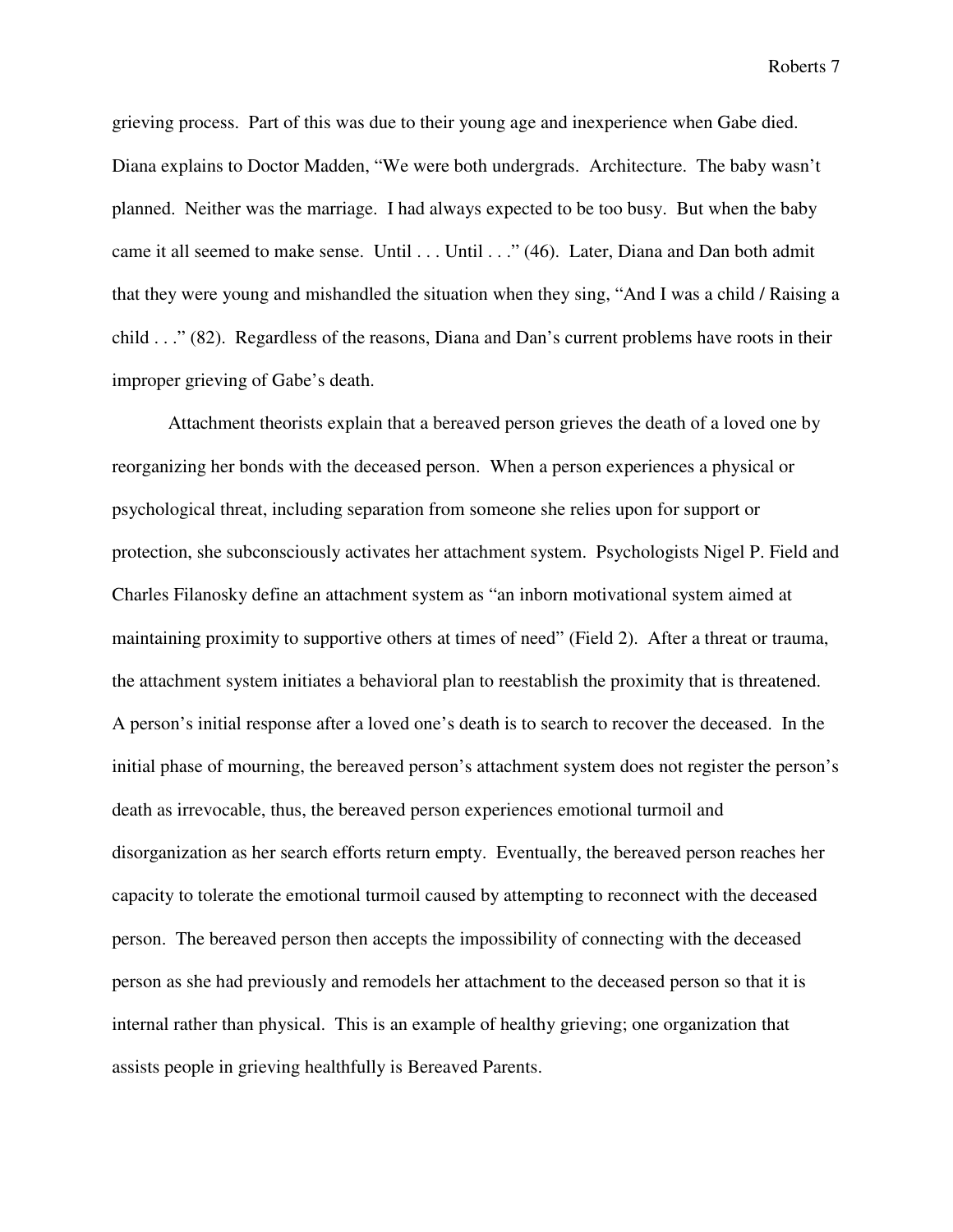Bereaved Parents is a self-help group for parents of deceased children. Dennis Klass, a psychological advisor to Bereaved Parents, shares his years of experience in a long-term qualitative study about how a parent's bond with his or her deceased child transforms throughout the grieving process. Each Bereaved Parents group is comprised of parents in various stages of the grieving process and led by a person who has been through the program. The idea behind the group is that grieving parents with similar pasts can share their experiences and advice to support each other. This method is called "folk psychology" (Klass 149). The group members dialogue to understand themselves and rebuild their lives. Social support is key to progressing through the grieving process. The goal of grief is not to sever the parent's bond with the child but instead to integrate "the child into the parent's life and social networks in a different way than when the child was alive" (147). The child remains alive to the parents; Bereaved Parents helps them actualize a healthy inner representation of the child in their social world. Bereaved Parents defines an inner representation as, "The part of the self-actualized in the bond with the person, characterizations and thematic memories of the person, and the emotional states connected with the characterizations and memories" (150). Bereaved Parents explains that it is important for parents to continuously adapt their child's inner representation to their changing social contexts because, "A child, living or dead, plays many roles within the family and psychic system. The role can be as simple as the child being the one who will live out the parent's ideal self or as complex as the child being the parent's surrogate parent" (150). The parents' connection with their child, regardless of how brief, was significant enough to meld to the parents' identity. Parents cannot ignore the influence their child had on them but instead must learn to adapt the child's inner representation into a new reality. Bereaved Parents helps parents transition with their child through different inner representations and social contexts.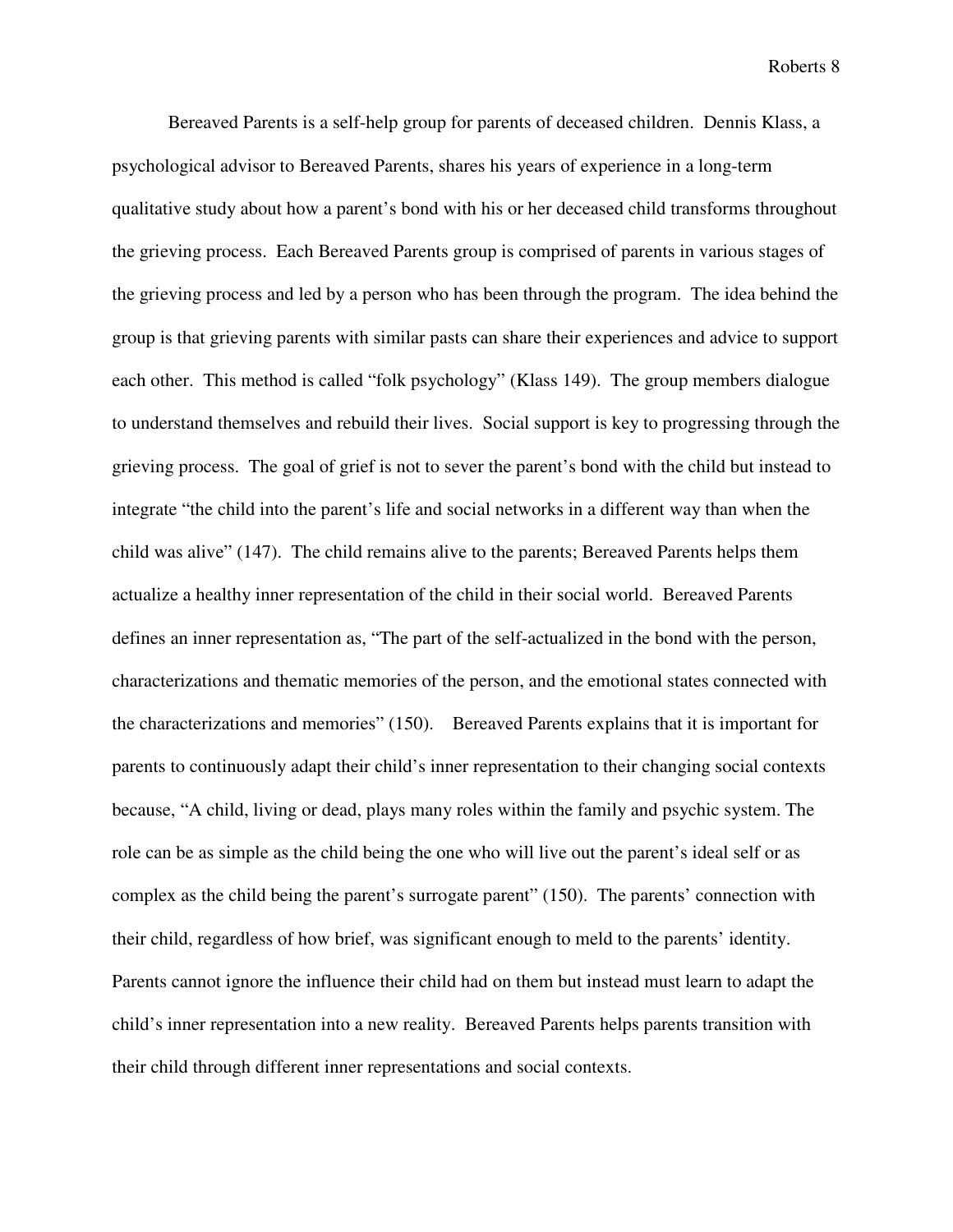Bereaved Parents believes that grief is not a linear process with the goal of attaining closure. Klass defines grief as, "The processes by which persons move from equilibria in their inner and social worlds before a death to new equilibria in their inner and social worlds following bereavement" (Klass 149). Equilibrium is difficult to measure, but people can sense it subjectively. Psychologists who work with Bereaved Parents believe that it typically takes three to four years for parents to sense that they have reached an equilibrium they can trust. Parents need to construct meaning of their child's life, death, and his life and death in their present world. Parents must ask the question, "Who is this child to [me]?" throughout all stages of the grieving process because the child's inner representation and the role he fills changes as the parent grieves him (148). Psychologists struggle to rigidly define the stages of the grieving process, but the members of Bereaved Parents loosely refer to four stages of grief as "Newly Bereaved", "Into Their Grief", "Well Along in Their Grief", and "Resolved as Much as It Will Be". These stages outline what happens in the inner and social worlds of parents who grieve healthfully. Generally, parents can function 'normally' in the world once they exhibit the behaviors described in the fourth stage. The Goodman family is arrested in their grief somewhere between the first and second stage and will achieve healthier family dynamics if they successfully grieve Gabe.

The first stage of the grieving process is the "Newly Bereaved" stage in which the child's death is an "awful truth that seems unreal" (Klass 151). The parents initially respond with dissociation rather than denial; they know that their child is dead because their greatest reality is that a portion of their self has been severed. The mourning process aims to have parents find equilibrium between dissociation and integration. During this stage, "Parents often have intimations of the future bond they will have with the child" (151). For example, in a poem in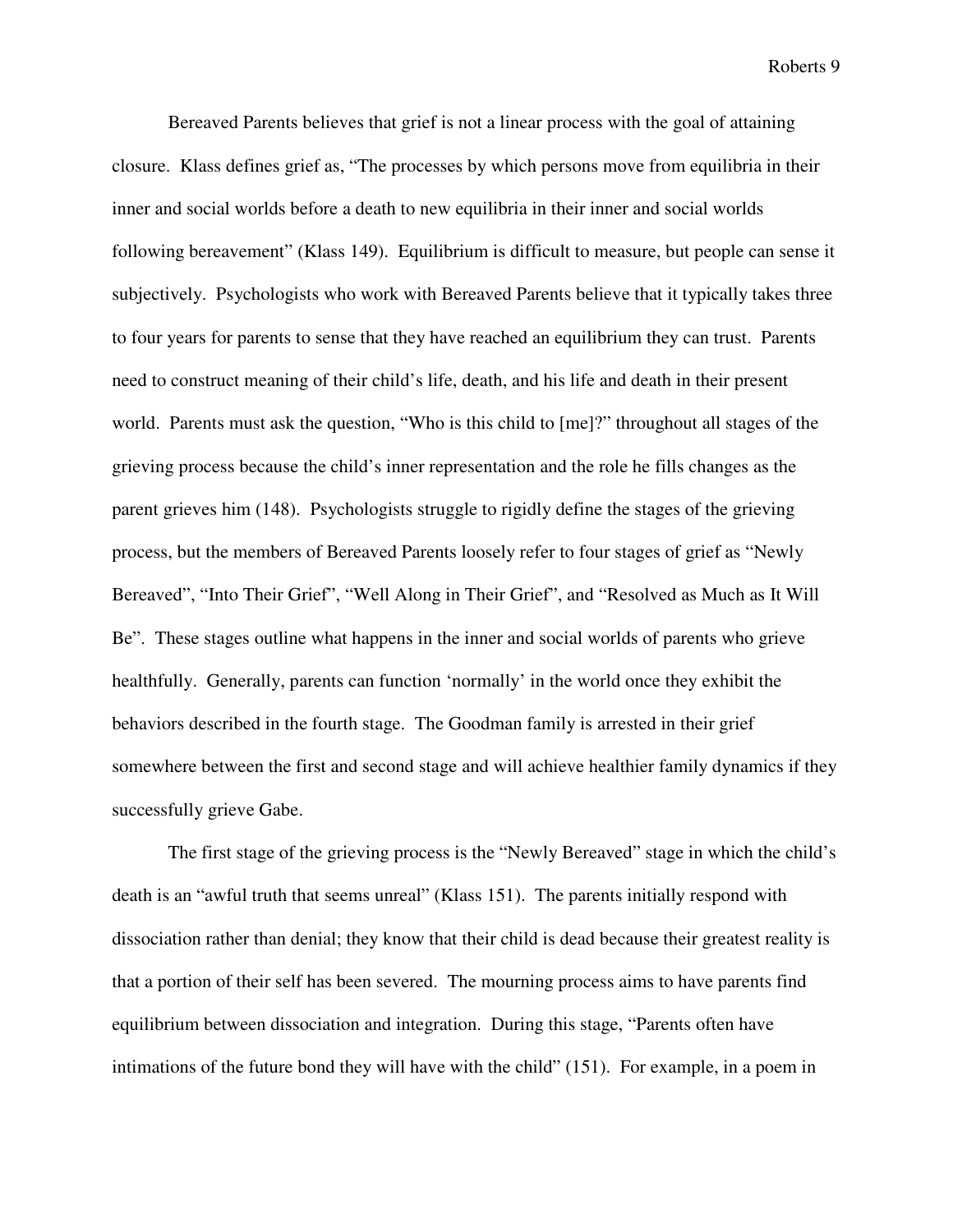the Bereaved Parents newsletter, a mother describes a recurrent dream with the child, however, the child disappears whenever the mother reaches out to touch the child. The mother interprets the dream to mean that the child is still with her. In the poem, the mother first writes about how the child is in her dream then switches perspectives to say that she is in the child's dream. This illustrates that, in the initial stage of grief, the bereaved parent and deceased child still connect with a bond that they struggle to negotiate. Additionally, the example evidences that the deceased person is (or at least the bereaved person imagines him to be) an agent capable of acting to some degree to accomplish his will. During this stage, parents often connect with their child through a linking object such as a toy. Parents can remember the child's presence through the linking object even decades later.

In *Next to Normal*, Diana shows signs of being in the "Newly Bereaved" stage because Gabe is still a free agent. In the initial stages of grief, the bereaved person struggles to relate to the deceased person as anything other than an agent because that was the only way she knew him. Diana has not progressed past this stage because Gabe is still an agent seventeen years after his death. Diana does not project her thoughts onto him but rather interacts with him as if he is an agent. For example, in the first scene, Diana and Gabe converse until they hear Dan in the background. Diana tells Gabe to leave the back way. Gabe asks, "Why does he hate me?" Diana playfully answers, "Because you're a little twat." Gabe responds, "You can't call me at twat" (Yorkey 8). Throughout the show, Gabe seems to have his own emotions, opinions, and agenda. For example, he sings to his father, "Are you waiting, are you / wishing, / Are you wanting all that she / can't give? / Are you hurting, are you / healing, / Are you hoping for a life to / live? / Well, so am I" (34). Those lines along with others throughout the musical indicate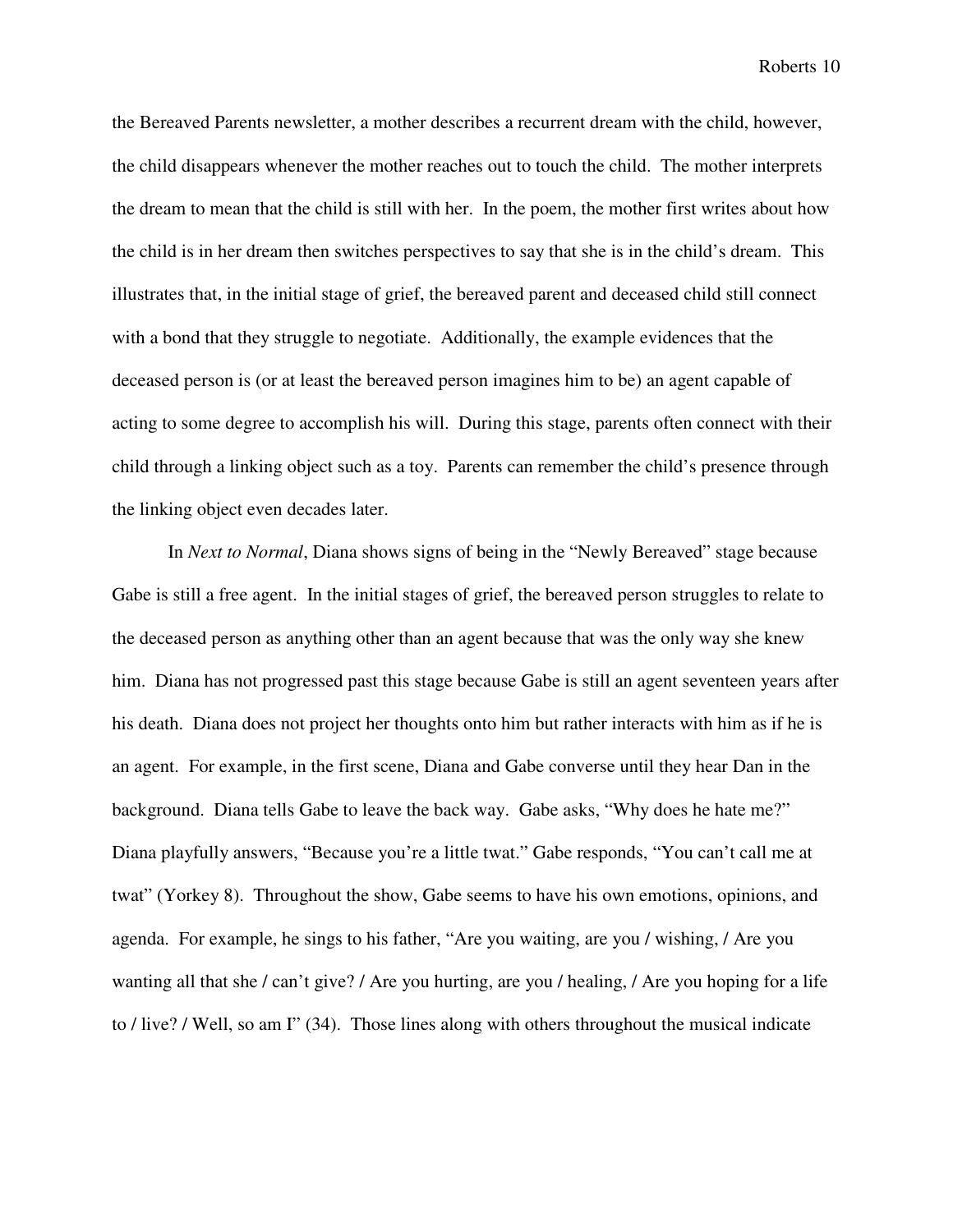that Gabe is an agent rather than a projection of Diana's or an inner representation which she has integrated into herself.

Additionally, the show indicates that Diana is arrested in her bereavement through her reaction to the linking object. The linking object is a music box which she and Dan played to Gabe when he was a baby to put him to sleep. The music box appears twice in the show, and both times it causes Diana to strongly remember Gabe. The first time, Diana is looking through a box of Gabe's possessions and pictures at the suggestion of Doctor Madden. He intends for her to acknowledge the possessions so that she will begin to grieve Gabe. Doctor Madden asks Diana, "Wouldn't you like to be free from all that? Finally? Wouldn't you like to go home, clear out his room . . . maybe spend some time with your daughter? And let you son go, at last?" (Yorkey 50). Rather than releasing Gabe, the linking object causes her to fantasize about him. After she hears the music, Gabe appears in a tuxedo, and they begin waltzing. The next scene reveals that her dancing and singing with Gabe caused Diana to attempt suicide in order to reunite with him. The second time Diana interacts with the music box is after she loses her memory from the electroconvulsive therapy. Dan shows her photos to recreate her memory, but he intentionally conceals all traces of Gabe. However, Gabe appears and hands the music box to Diana. She opens it and hears the music which sparks her memory. Gabe disappears and Dan enters. Diana asks Dan to explain the music box to her, but he tells her it is nothing. She senses the void and begins to remember, "We played it for the baby. Sometimes it helped him sleep." Dan interrupts, "Diana - ," but Diana remembers further, "Him. We did have a boy" (80). These realizations lead Diana to fully remember Gabe; the next song, "How Could I Ever Forget?" is her remembering all the events surrounding his death. She wants to know more about her son, so she asks Dan to tell her more. He only wants to forget Gabe and the pain he feels from his death,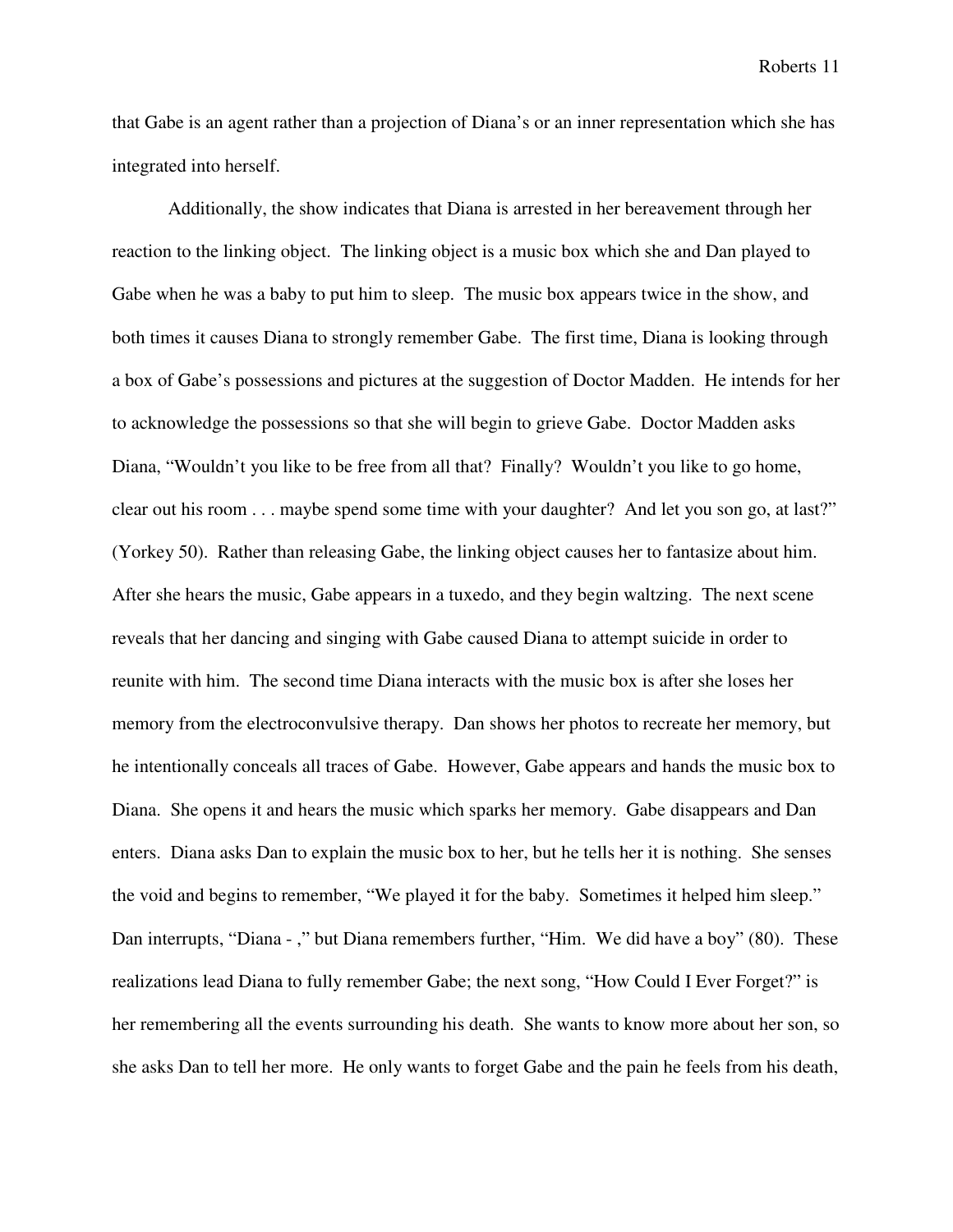so he smashes the music box in attempt to erase Gabe's inner representation. Dan destroys the linking object so that Diana will stop remembering their son. This many years after Gabe's death, both parents should use the linking object to fondly recall their son, however, neither progressed to that stage in the grieving process. Dan refuses to acknowledge the linking object in an effort to forget Gabe, and Diana either depends on the linking object or it causes her painful memories. These responses indicate that Dan and Diana are arrested in the first stage of the grieving process.

Also during the "Newly Bereaved" stage, parents feel a bitter sense of isolation and need their social world to empathize with the pain of their loss. Parents experience disequilibrium and disassociation both in their psychic world and social world. In their psychic world they must transition the deceased child's inner representation, but in their social world they need the community to empathize with their pain. Bereaved people often feel that the rest of the world continues on unaffected by the death of their child while their life is completely devastated. Klass writes, "It often seems to them that neither the child nor the child's death has social reality, for they find that people do not mention the child's name in their presence, that inquiries about how they are doing imply that it doesn't hurt as badly as it does, that the child can be replaced by a new baby" (152). Newly bereaved parents need people around them to acknowledge their child's death so that they do not feel isolated as they negotiate the imbalances in their new reality.

In *Next to Normal*, Dan and Diana should have consoled each other after Gabe's death, but instead they isolated themselves. As a married couple, Dan and Diana should find communal solidarity in one another even if it is absent in the larger community. Since the musical does not show characters other than the Goodman family, Henry, and the doctor, scholars can only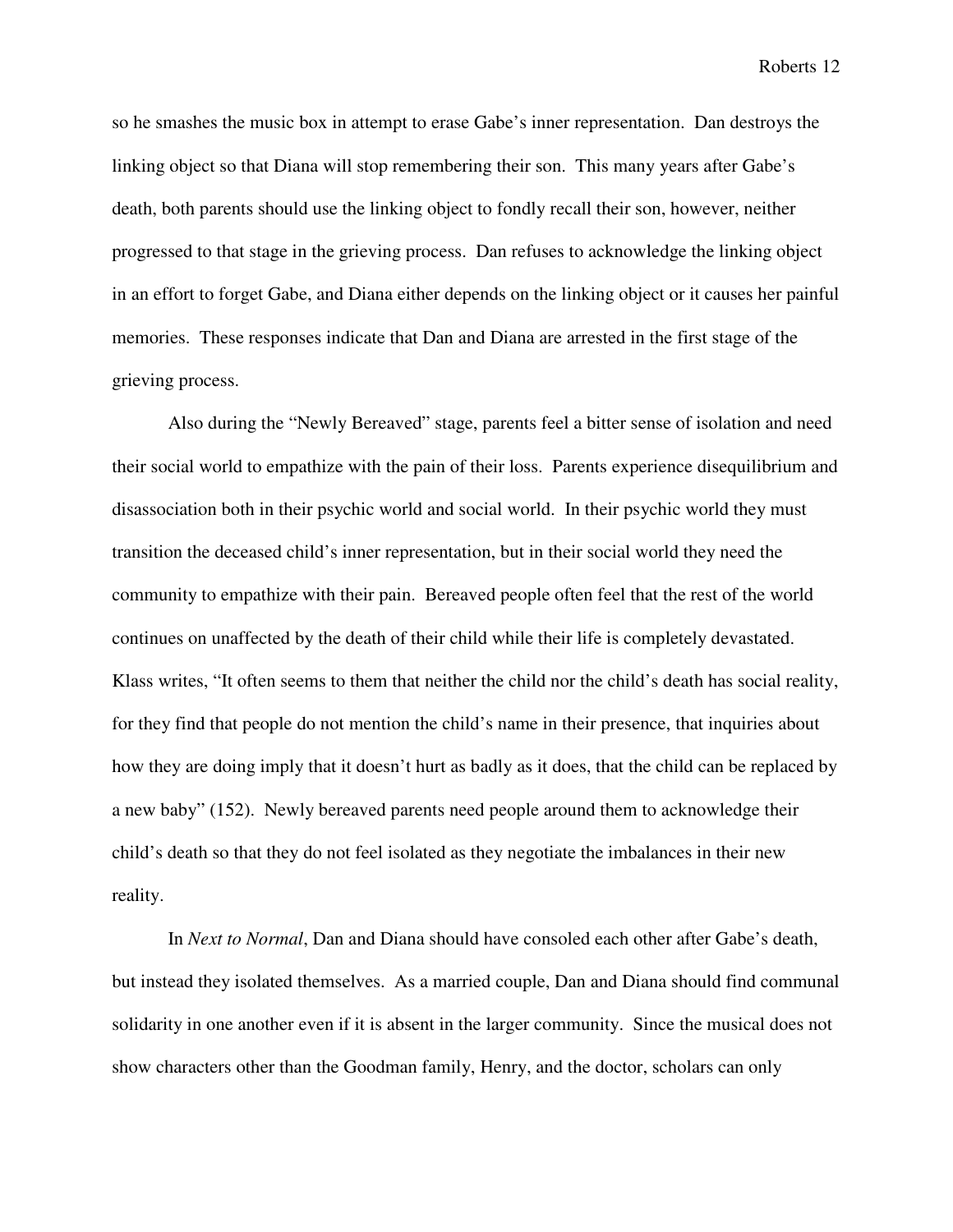conjecture as to the community's support of Dan and Diana during their grief. It is likely that the community neglected to support them well because Dan and Diana are still arrested in the grieving process. However, regardless of the community's reaction, Dan and Diana should have supported each other in their grief. Instead, they isolated themselves and failed to even mention Gabe's name. The text indicates this after Diana sees the music box for the second time. She remembers that they had a son who died in infancy, but she cannot remember more. She asks Dan, "What was his name? Tell me" (Yorkey 82). He avoids her question and instead sings, "It's gonna be fine. / It's gonna be fine. / Gonna go back to the doctor, / 'Cause we caught it just in time. / We'll take the pills and pay the bills" (83). Diana persists in asking him for their son's name while he refuses and insists that everything will be fine as long as they erase her memory again. This scene results in him smashing the music box and her deciding that the situation is not worth her staying. In addition to Dan and Diana not discussing Gabe's death with each other, they also do not discuss it with Natalie. This is evident when Diana tells her therapist, "We had Natalie to . . . And I know she knows. I couldn't hold her, in the hospital?" (47). Evidently, Dan and Diana never told their daughter about her older brother who died before she was born. Perhaps they thought they could replace Gabe with Natalie, but it resulted in them neglecting Natalie because they had not grieved their previous child. Near the end of the show, Diana progresses in this area by telling Natalie, "Seventeen years ago your brother died of an intestinal obstruction. He was eight months old. I'm sorry we never talked about that. We wanted to give you a normal life, but I realize I have no clue what that is" (94). This confession opens communication between mother and daughter and is one step they take to progress in the grieving process. Diana and Dan are arrested somewhere between the first and second stages of the grieving process.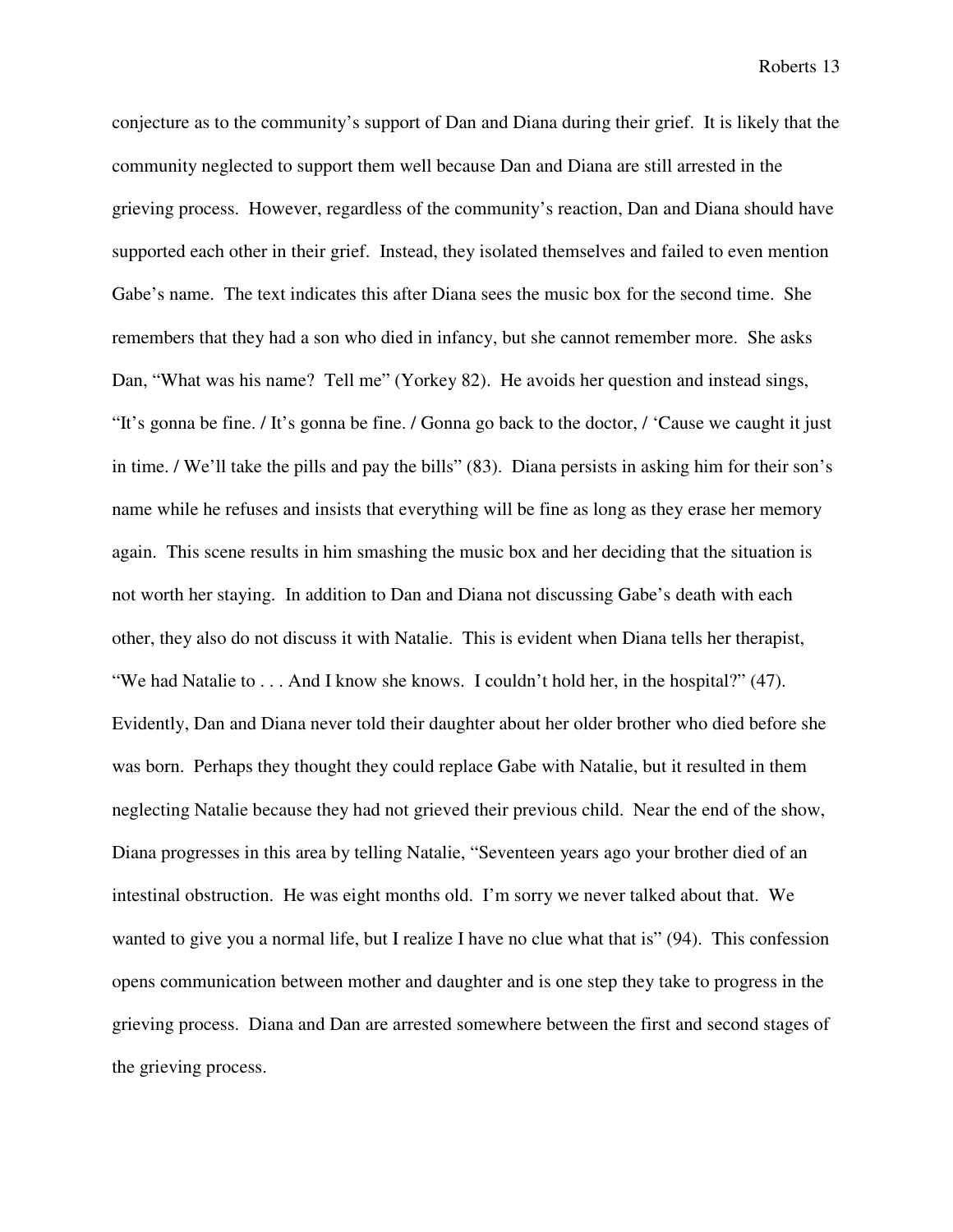The second stage of the grieving process is "Into Their Grief" which Bereaved Parents characterize by complex relations between the parent and the inner representation of her child. Psychologists define inner representation as, "The part of the self-actualized in the bond with the [deceased] person, characterizations and thematic memories of the person, and the emotional states connected with the characterizations and memories" (Klass 150). An inner representation is the result of the bereaved person's attachment system attempting to reconnect with the deceased person. Their bond used to be physical, but now the bereaved person must transition her bond with the deceased person in a way that maintains their unity yet accounts for his lack of physical presence. The result is an inner representation of the deceased person which appears in a variety of forms ranging from a relationship with an agent to a fond memory of the deceased person. At this stage of grief, parents must separate different inner representations of the child from one another. To do this, parents must first come to terms with negative inner representations or ambivalences in their attachment with their child. For example, some parents feel guilty about their insufficient parenting or unsavory circumstances surrounding the child's death. These negative attachments create more difficult grief, and Klass observes that, "Separating these inner representations from each other can be simply a matter of purging a representation of its negative content and holding the child in an idealized way" (156). A parent has greater difficulty separating the child's various inner representations based on the degree that the parent's psychic and social worlds revolve around the inner representation of the child.

*Next to Normal* indicates that the characters struggle to separate different inner representations of Gabe. The show indicates this through Gabe's numerous roles. Not only are viewers confused about the nature of Gabe's being and what role he occupies in the show, but Gabe himself defines his roles in numerous ways. For example, in his solo, "I'm Alive", Gabe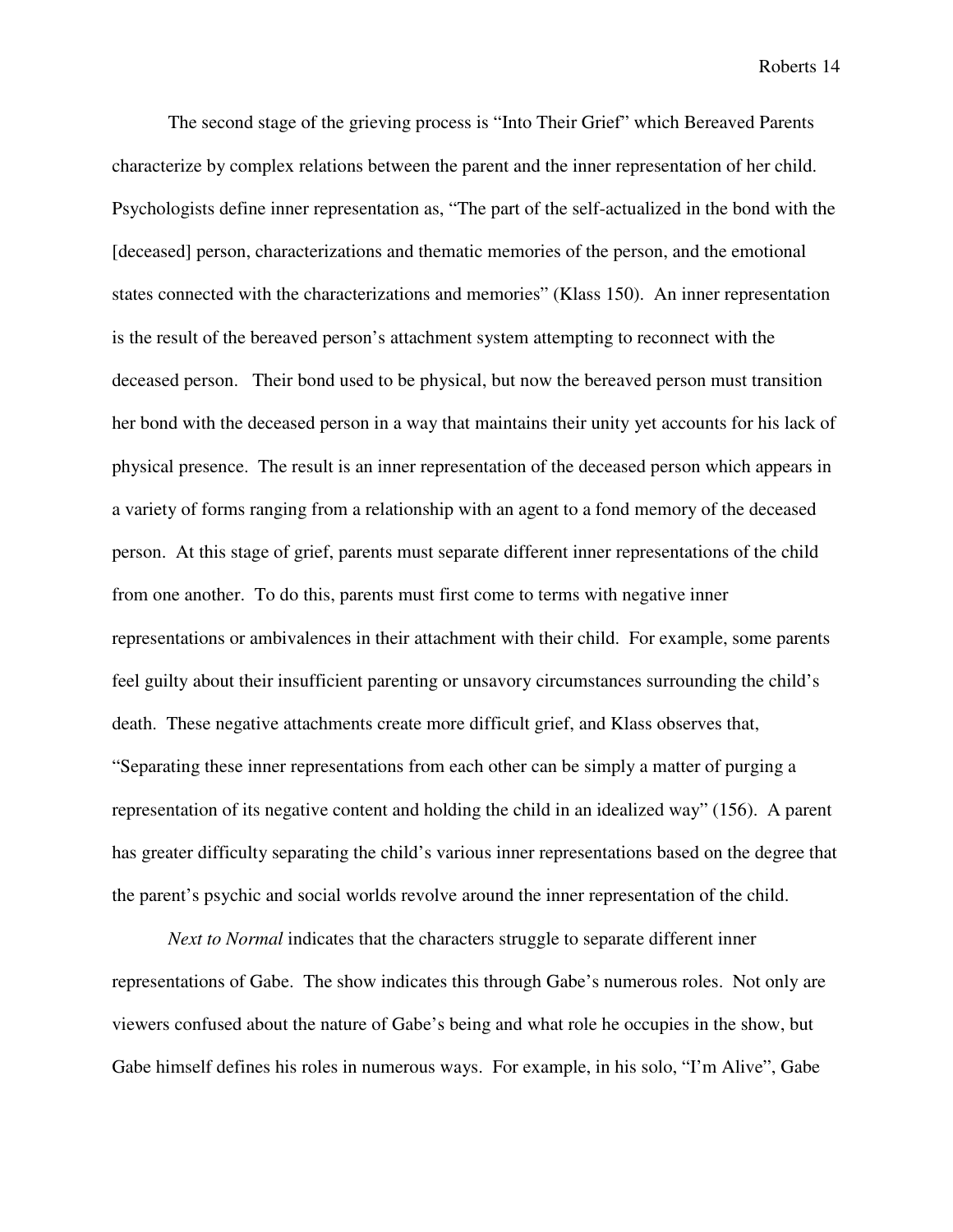tells the other characters, "I am what you want me to be, / And I'm your worst fear – you'll find it in me" (Yorkey 40). Later in the song, Gabe defines himself in a variety of ways including, " I am more than memory - / I am what might be, I am mystery," "when I appear it's / Not so clear if / I'm a simple spirit or I'm flesh and blood . . .," "I feed on the fear that's behind your eyes," "I am flame and I am fire, / I am destruction, decay, and desire," "I'm your wish, your dream come true, / And I am your darkest nightmare, too," and "I'm the perfect stranger who knows you too well" (41, 42). In addition to the numerous ways Gabe defines himself, the other characters also assign him a variety of roles. For example, in the song "Superboy and the Invisible Girl", Natalie calls him, "Son of steel," "a hero, a lover, a prince," and "forever your son" (36, 37). Diana views Gabe as a twat who may snort coke, a jazz musician, a high school football player, a romantic interest ("I Dreamed a Dance"), her husband's rival ("I am the One"), an ideal son, and a guide for other worlds ("There's a World"). The characters' different identities for Gabe indicate that they experience many different inner representations for him.

As parents separate the different inner representations of their child, they often experience complex and strained social relationships. Parents reflect the complexity of their internal grieving in their complex social relations. Klass writes, "Differences can be seen in the way the child is integrated into various parts of the parent's self, and thus into the different social systems in which the parent participates" (154). A bereaved parent's social relationships can either aid her in the grieving process or it. Klass explains, "To a great extent, the degree to which parents in this study feel integrated in the social system, the degree to which they can find social support in their grief, and therefore the ease with which they can resolve their grief, is the degree to which their inner representation of their dead child is integrated into their social world" (150). Bereaved parents need their social world to recognize the reality of their child's death and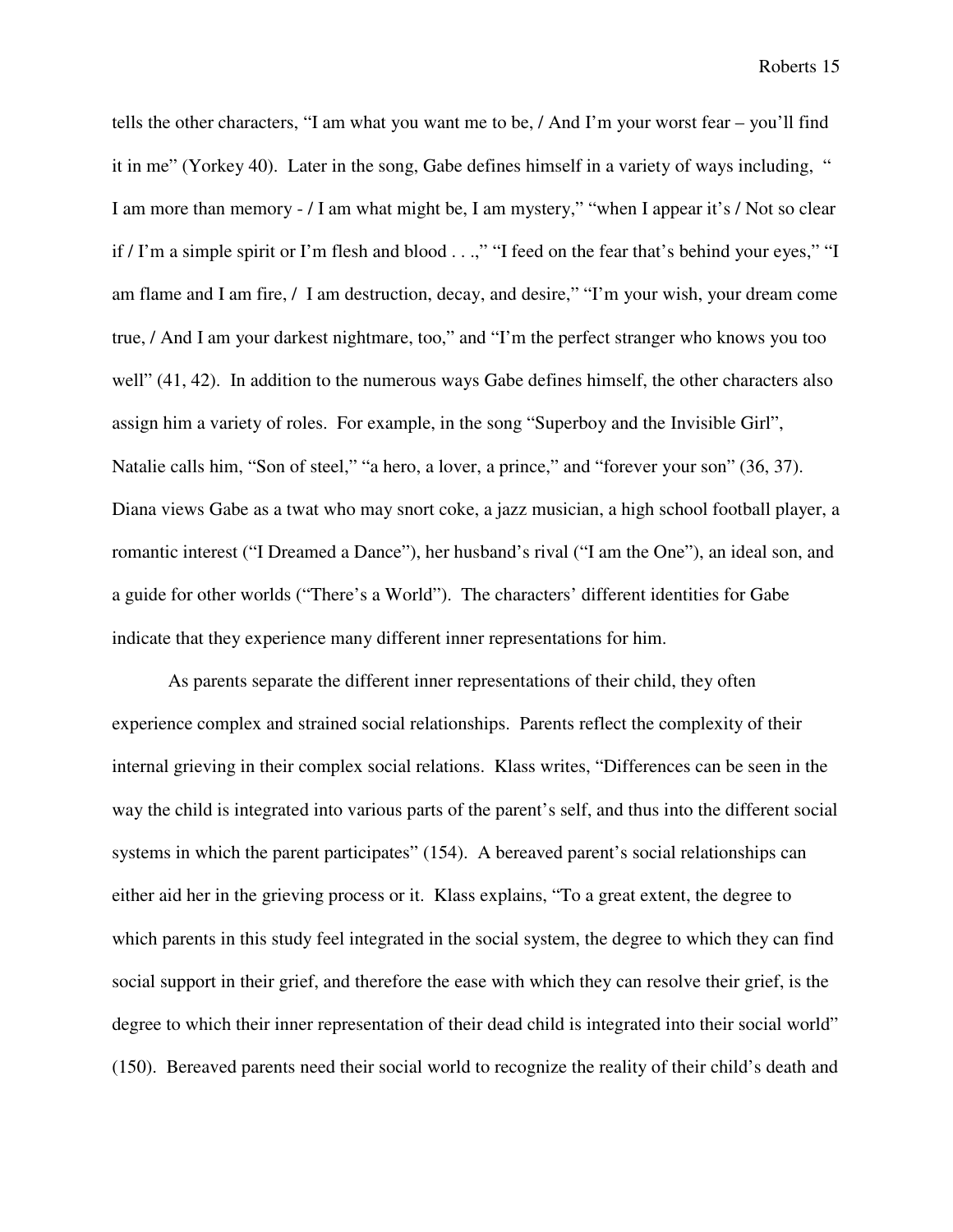empathize with them. An example of a social system is the parent's work. One parent might view work as a refuge while another parent may experience greater turmoil at work. For example, some parents may view work as refuge from the emotional difficulties of home; work provides them with tasks and an environment where they can be normal people. Other parents find it difficult to function well at work. For example, work may remind them that they should have spent more time with their child, or it may feel like an artificial environment away from the reality of their home-life. These differences in social grieving can cause prolonged conflicts in marriage. For instance, a parent who experiences work as a powerful reminder of her deceased child may think that her husband does not value their deceased child if he perceives work as a refuge. Additionally, as parents separate the ambivalent and negative inner representations of their child from the positive ones, it is common for them to experience marital conflict from their guilt of inadequate parenting, their anger at their spouse's parenting, and the lack of communication between the spouses as they grieve differently.

Dan and Diana's strained relationships and arrested grief indicate that their social systems failed to support them in their grief. Viewers can assume that Dan and Diana lacked sufficient social support immediately after Gabe's death based off the fact that they are still experiencing significant complications from it seventeen years later. Since the show does not include characters from their community aside from Henry and the doctors, viewers can only conjecture about the Goodman's social system, however, the lack of other characters implies that the community does not play a significant role in the Goodman's lives. While a person's social system includes community members, the person is more directly influenced by his or her spouse. Dan and Diana should have supported each other in their grief, but instead they isolated themselves. Dan shut down, refused to sufficiently acknowledge Gabe's death, and tried to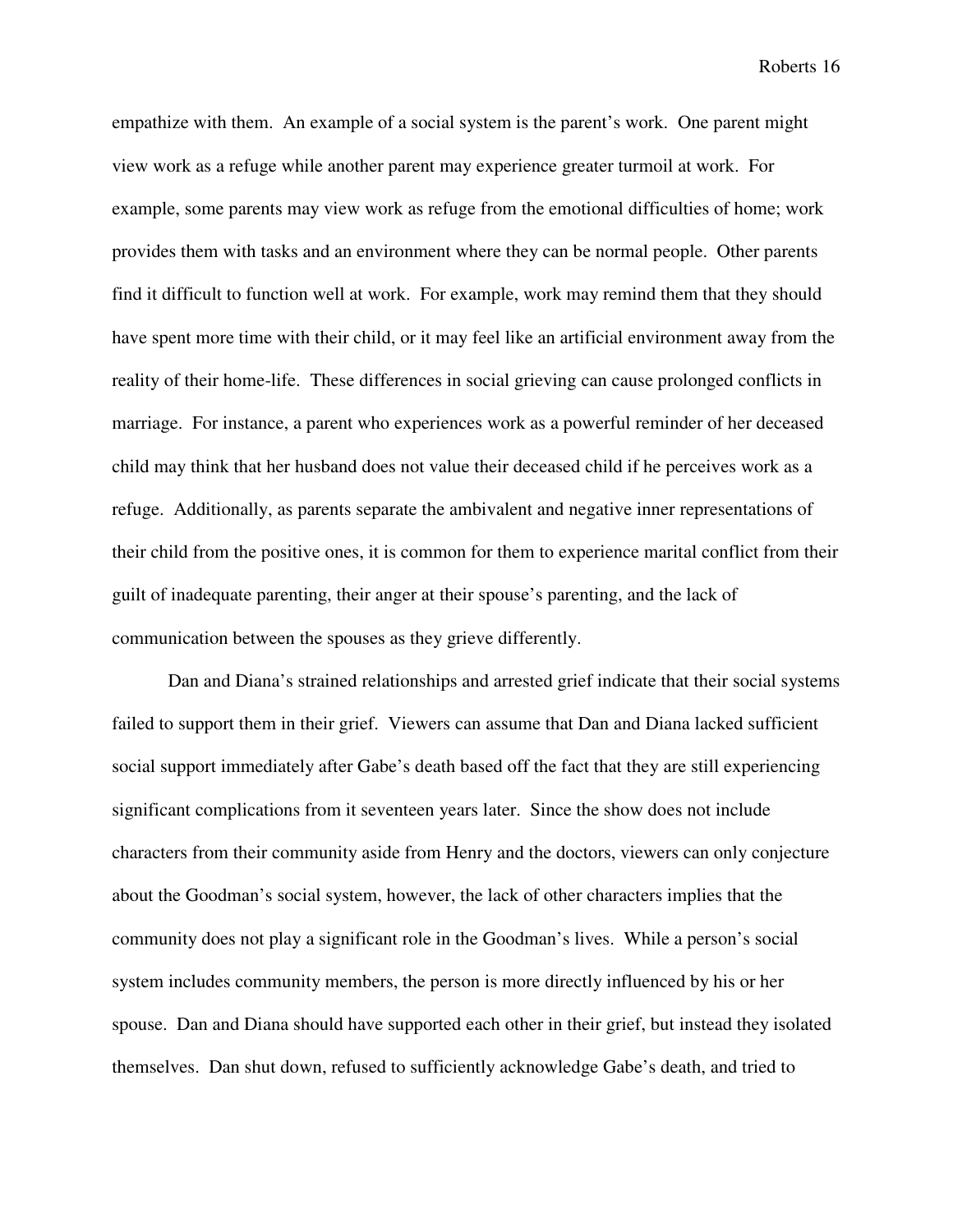power his way through life by pretending that nothing was wrong. Externally it appeared as if he was healthy, but internally he was crumbling under the pressure of maintaining that façade. He reveals this in the beginning of the musical when he sings, "Who's crazy? The husband or wife? / Who's crazy? To live their whole life / believing that somehow / things aren't as bizarre as they are? / Who's crazy – the one who can't cope, / Or maybe the one who'll still hope? / The one who sees doctors / or the one who just waits in the car?" (Yorkey 17). Even though Dan secretly wonders if he needs to address his unresolved grief, he is too proud to admit it and take action. He is the type of bereaved parent who finds refuge at work which contrasts with Diana who needs to directly confront the issue. Dan fails to provide social support for Diana in the form of explicitly sharing her pain. He fully supported her in her mental illness by taking her to countless treatments, however, he could not bring himself to share in her grief. Diana expresses her frustration at his stoicism when she sings, "Why stay? / So steadfast and stolid / And stoic and solid / For day after every day . . . / Why stay? / Why stay?" (84). At the end of the musical, Diana leaves Dan to live with her parents. Audiences could interpret this to mean that Diana left to seek a social system that would empathize with her pain. Gabe's death caused prolonged marital conflict for Dan and Diana because they needed to grieve differently and support each other in those different forms of grieving, but each spouse failed to support the other.

The "Into Their Grief" stage requires the parents to separate their child's inner representations from one another then ends once the parents integrate their child's inner representation into their "good self". This can be especially difficult for parents whose child is important to their self-functioning; these parents integrate the child's inner representation into their self-system early in the grieving process. For example, one father reports that he struggled with alcoholism, and his daughter was the person who urged him to quit. After her death, he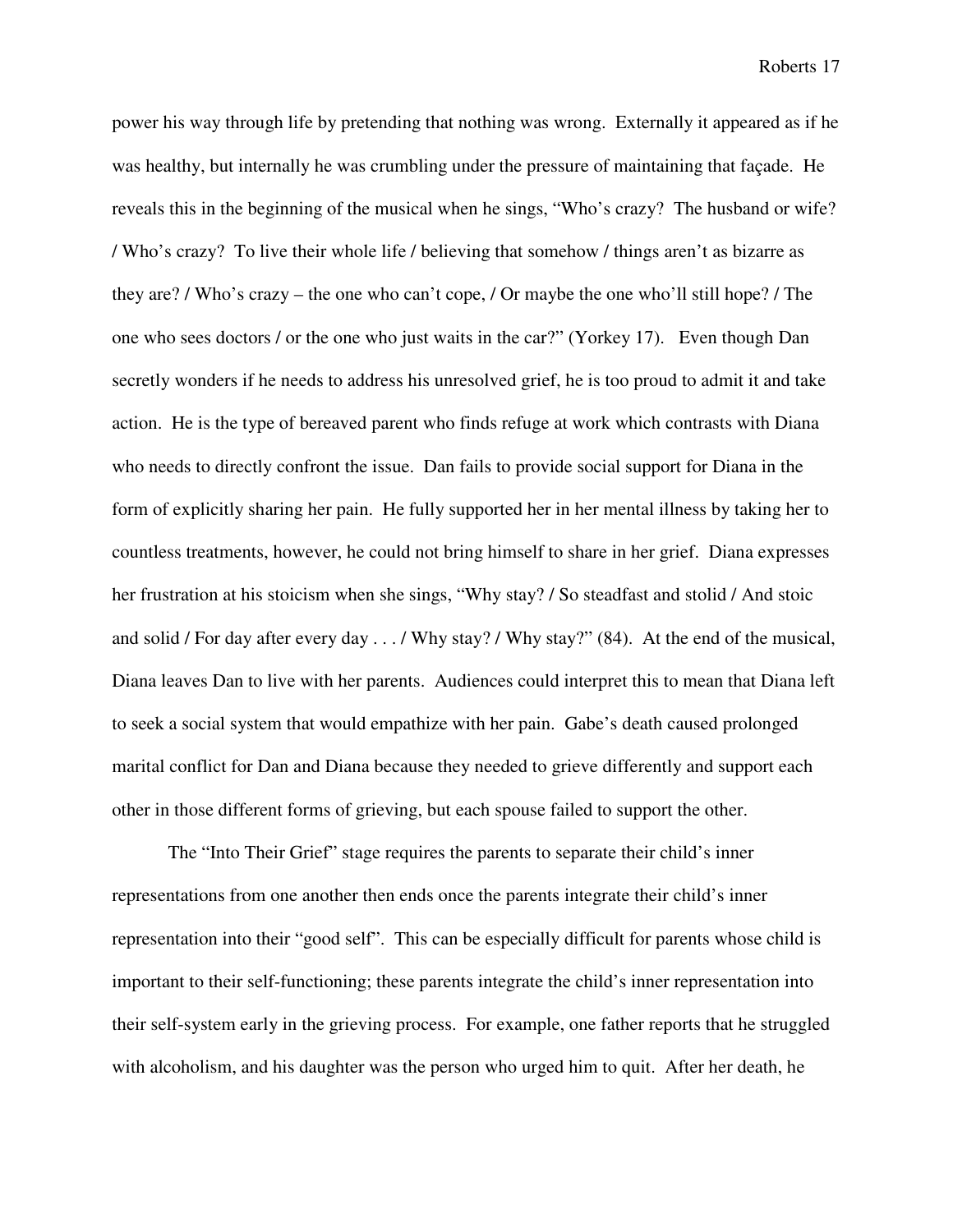struggled to get over the pain of losing her. "About six months after her death, he was standing at the grave when he heard a voice, 'Dad, why are you acting this way? This is what you were like when you were drinking.' Within a week K. was his constant inner companion, helping him control his rage and maintain his hard-won sobriety" (Klass 155). Eventually, her inner representation became part of his "good self" which motivated him to help other people with similar struggles. A person's "good self" is the best version of himself which means that he is not only healthy but also helps others and gives back to the community. Parents are usually ready to progress to the next stage once their child's inner representation has become part of their "good self". Before that point, parents may experience a "double connection" which is a bond with both their dead child and their immortal child (156). This is a natural occurrence that comes from the parent sorting out the numerous inner representations of the child. By the end of this stage, the parent should transition from a "double connection" with her child to having released the physical child and bonded with his inner representation. Klass writes, "They still feel the amputation, but they also feel the new bond. Thus, the disassociation they have felt early in the grief is transformed in a way that allows them to let go of the earthly child and keep the heavenly" (156). Many parents end this stage when they are ready for their child to become part of their "good self". This usually means that the parent releases the deceased child as an agent and incorporates the child's inner representation into her self-system.

Dan and Diana have not progressed past the second stage of the grieving process as indicated by them having not yet integrated Gabe into their "good selves". Dan and Diana still experience numerous inner representations of Gabe and have not yet settled his inner representation into part of their healthy personhoods which are capable of bettering their community. Throughout the show they try to ignore Gabe or use a variety of treatments to erase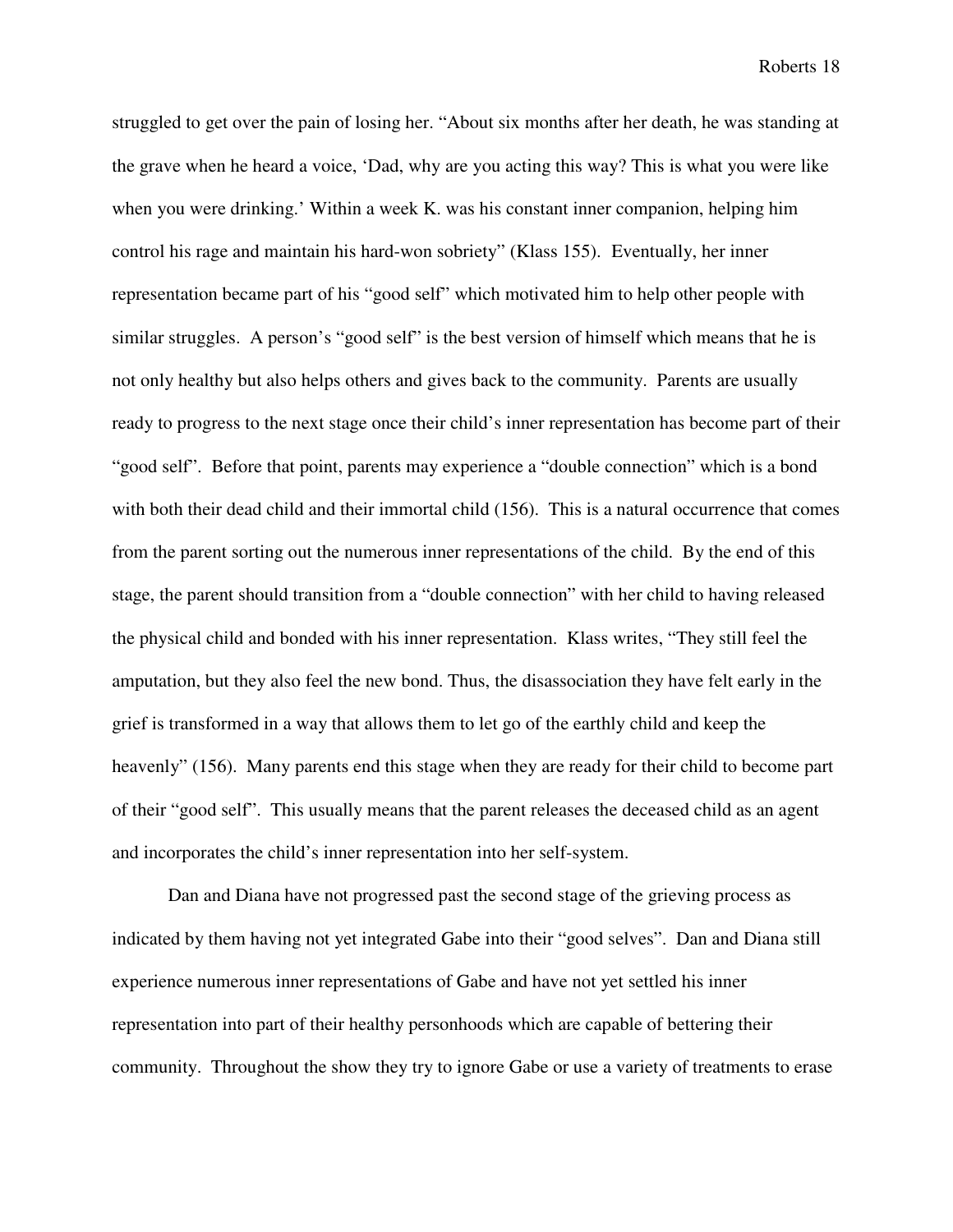the symptoms of their grief, but they will never feel healthy until they transition Gabe's inner representation into part of their "good selves". For example, after the electroconvulsive therapy, Diana lost her memory but can still discern that part of her is missing. She sings, "What happens when the burn has healed / But the skin has not regrown? / What happens when the cast at last come off / And then you find the break was always in another bone?" (Yorkey 89). Gabe confirms this when he sings, "They've managed to get rid of me – I'm gone without a / trace, / But sear the soul and leave a scar no treatment can erase. / They cut away the cancer but forgot to fill the hole; / They moved me from your memory – I'm still there in / your soul" (76). The family tries to eradicate Gabe through medication, therapy, electroconvulsive therapy, drugs, and ignoring him, but he insists, "You say forget, but I remind you. / You can try to hide, you know that I will find you. / 'Cause if you won't grieve me / you won't leave me behind . . ."(43). After seventeen years, Gabe is still an agent and will not be released until his parents transition his inner representation into part of their "good selves". Diana approaches that point near the end of the musical when she tells Natalie, "We'll live with what's real, / Let go of what's past, / And maybe I'll see you at last"(94). Diana finally tells Natalie about her deceased brother and apologizes, "I'm sorry we never talked about that. We wanted to give you a normal life, but I realize I have no clue what that is" (94). This action indicates that Diana is beginning to stop fixating on her own pain long enough to address the needs of people around her. It is a small step, but it suggests that Diana is beginning to transition Gabe's inner representation into her "good self". This positive step occurs shortly before the characters sing about their hopes for the approaching light; the show reveals the promise of light after Diana progresses with the grieving process.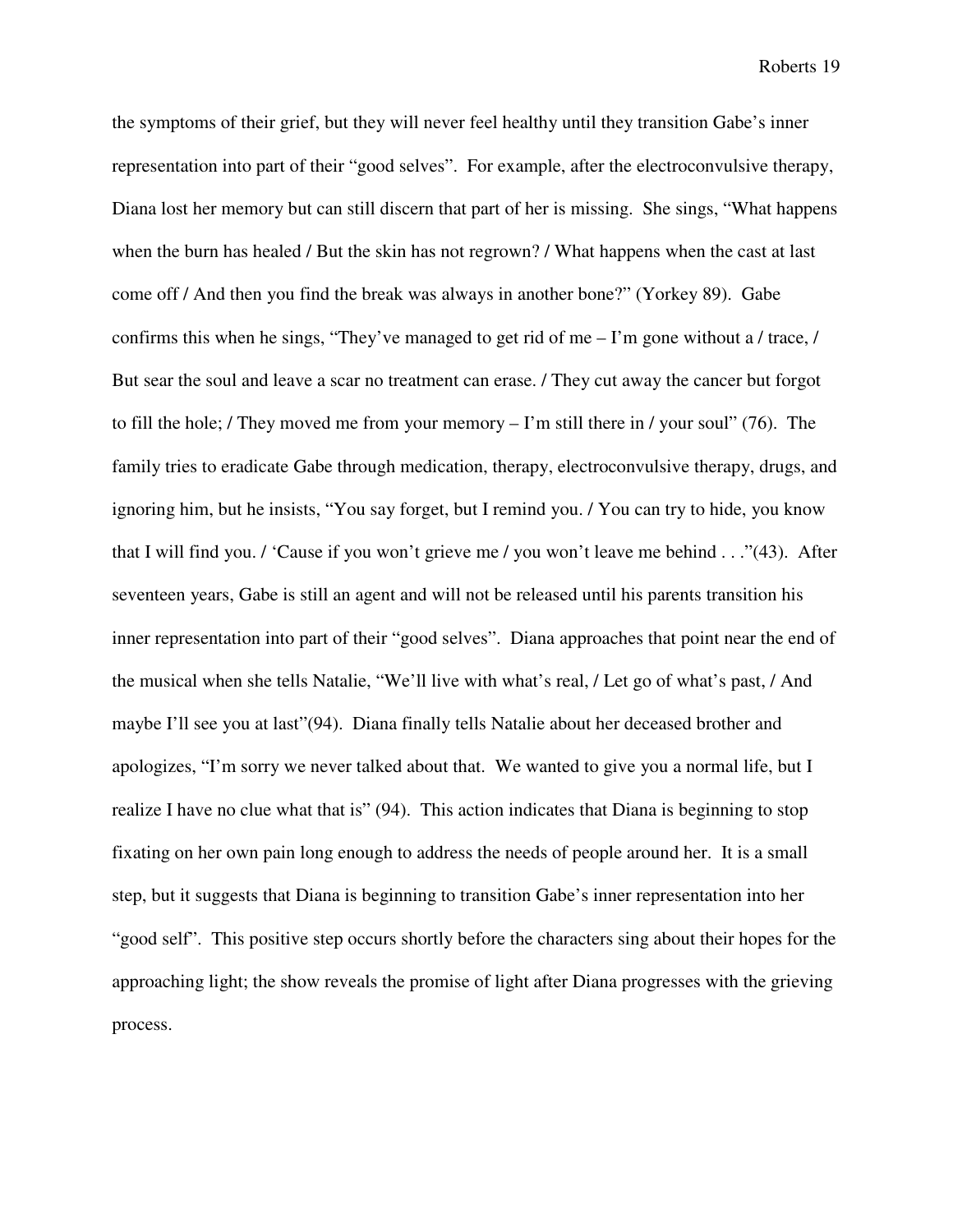The third stage of the grieving process is "Well Along in Their Grief" in which parents reach a new equilibrium of both letting go of the pain of their loss and holding on to their child's memory through a bond with his inner representation. Bereaved Parents describe the goal as, "Letting go of the pain in exchange for a clearer, comforting inner representation of the child" (Klass 159). The group encourages parents to transition from identifying with the child's pain to instead "identify with the energy and love that was in the living child" (160). By identifying with the child's love and energy, the parent is able to incorporate the child's inner representation into her "good self". One mother describes this moment for her as, "Finally, I had to admit that his life meant more than pain, it also meant joy and happiness and fun and living. . . . My memories of S. became lighter and more spontaneous. Instead of hurtful, my memories brought comfort, even a chuckle . . . . I had sudden insights into what was happening to me, the pieces began to fit again, and I realized S. was still teaching me things" (160). Though bereaved parents eventually transition to the point where they more strongly experience joy for their child's life rather than pain from his death, they acknowledge that they will always have some degree of pain from their loss. One of the clichés in the bereavement community is, "Grief is the price we pay for love" (160). One father writes in the organization's newsletter, "If the price I pay for loving D. is the pain and sorrow I now have, I still think I got a bargain to have had him for 13 years" (160). The parent's bond with her deceased child is often explicitly linked to her healing. For example, one mother explains that she numbs herself from the pain of her son's death by playing computer games for hours. "I hear him, almost pulling at my chair, saying, "Come on, Mom, get your ass up; get going, Mom: get your ass out of here; get doing something." So I want to just sit still and do nothing, but I feel like he is the one pushing me to get involved in this group, to do something, to get out of my lethargy" (164). By this stage in the grieving process,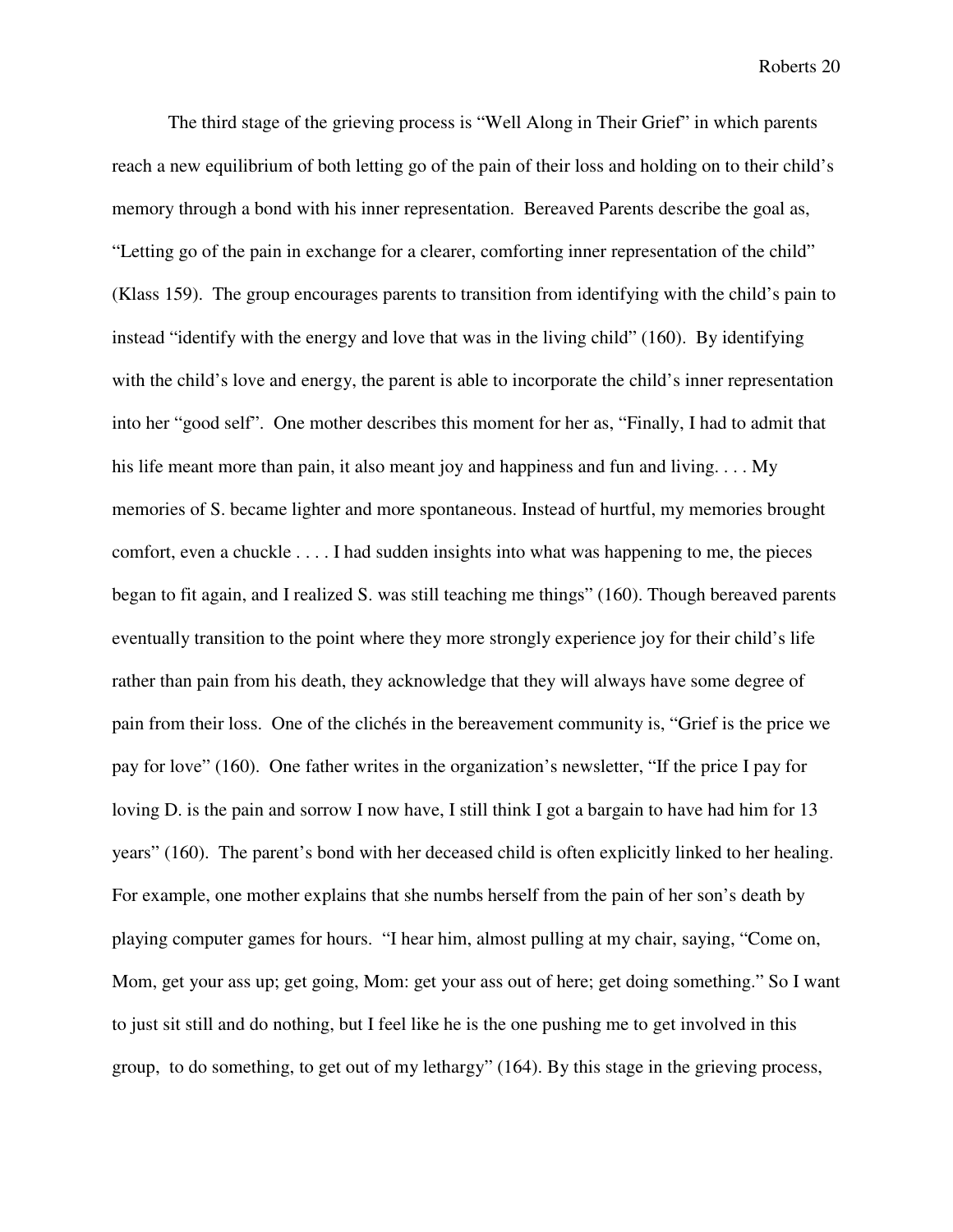parents have incorporated their child's inner representation into their "good self" and begin to function healthily in the community. Their children are still alive to them in the sense that they motivate the parents' thoughts and actions, and the parents desire the community to remember and interact with the children.

 The characters in *Next to Normal* are not ready to progress to the third stage of the grieving process, but they are aware that they must proceed in that direction to heal themselves. Diana and Dan are arrested in the first and second stages of the grieving process, but they are slowly progressing toward transitioning Gabe's inner representation into their "good selves". The end of the musical indicates that the characters are becoming open to the possibility of grieving as a way of healing. They begin to allow themselves to be vulnerable which opens them for healing. For example, Natalie stays with Henry and helps her dad, Dan agrees to therapy, and Diana moves in with her parents but continues some form of treatment. Dan inquires about her, and Doctor Madden responds, "I think she's working on it. And she's aware of the risks" (Yorkey 103). In addition to the actions that the characters take toward grieving, they sing a song entitled "Light" which expresses their desire for light to illuminate their dark world. In the song, they acknowledge the reality of pain, that the end result can be worth the pain, and that they desire to keep striving for the light. Some of the lyrics include, "Day after day, / Give me clouds, and rain, and gray. / Give me pain if that's what's real - / It's the price we pay to feel. / The price of love is loss, / But still we pay / We love anyway" (Yorkey 102). The Goodman family begins to acknowledge their pain in the presence of one another and desire to act for their healing. Their full healing will come after they complete the fourth stage of the grieving process.

Bereaved Parents calls the last stage of the grieving process "Resolved as Much as It Will Be". In this stage, parents settle into the advice that experienced Bereaved Parents told them at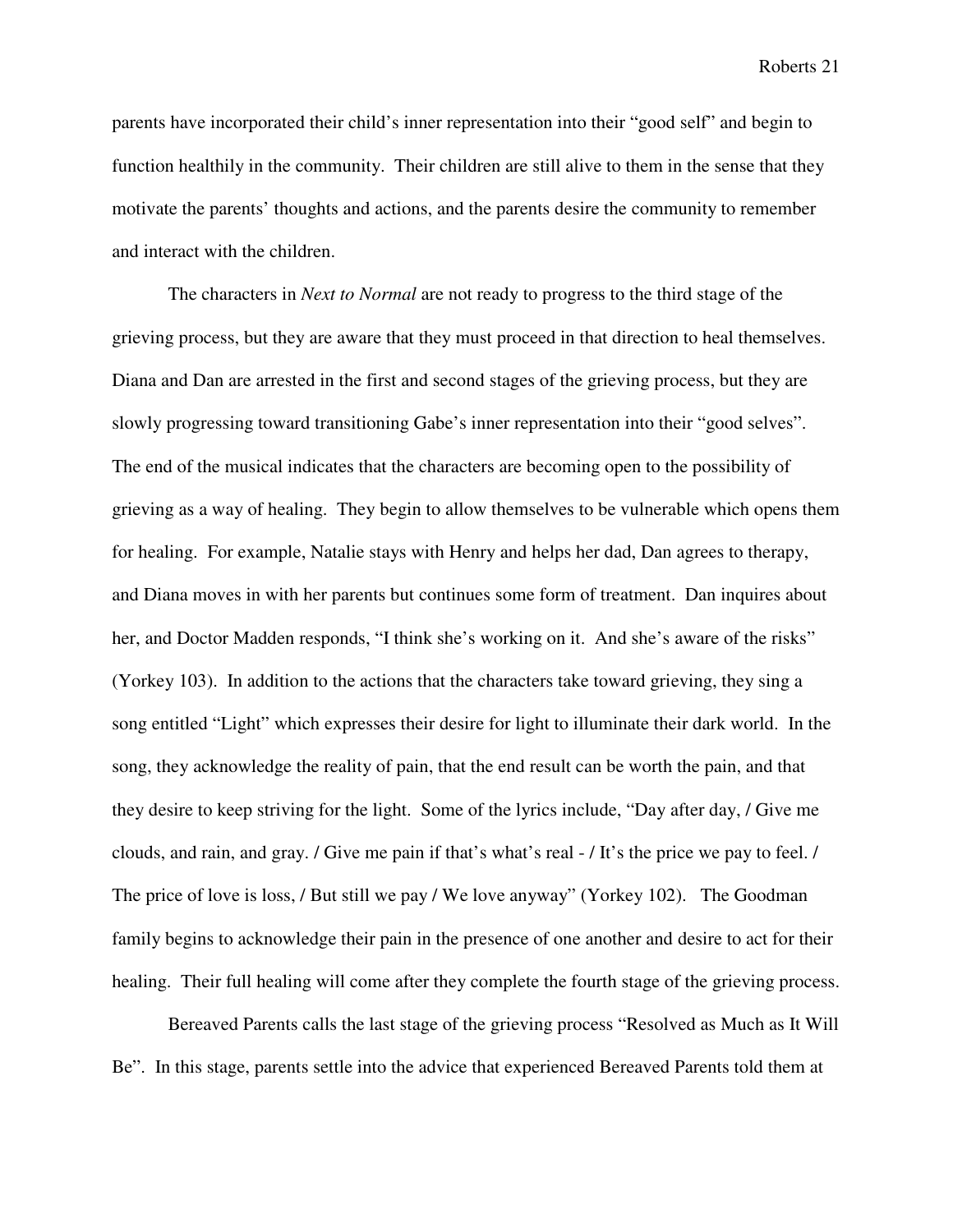the beginning of their journey, "It will always hurt, but not the way it does now" (Klass 164). Klass writes that parents in this stage are able to laugh and comfortably cry at meetings, "Occasionally they still cried, but that was fine with them. Their sadness was part of them; they could recognize it and not be afraid of it" (165). By this point, the parents have transitioned their child's inner representation so that their bond involves the child as part of their ongoing life. Parents need to make their and their child's life count for something, so they illustrate their child's positive influence on them by championing a cause or bettering themselves. One veteran of Bereaved Parents advises newer members, "We do need to find a positive outlet for all the anger and pain. Find a charity, or a cause that has personal meaning; get involved with Bereaved Parents; plant a garden; get into shape; do something that illustrates the positive effect that your child had on you - even if you are the only one to see it" (167). As the parents become more comfortable with their bond with the child, they rely less on the community recognizing the child, and they naturally integrate the child into their social life. For example, Bereaved Parents has a steady turnover in facilitators. Facilitators lead the group while they need to spend time with the inner representation of their child. When they become comfortable with the bond, they move on to allow another Bereaved Parent to assume the role. One former facilitator explains that he needed to work with Bereaved Parents because it was his connection time with his deceased child. Now he tells the group, "I can't say exactly when it changed or how, but now he is there all the time. He is just there; he is part of me. It isn't my connection with Bereaved Parents that connects him to me" (167). A parent who has completed the grieving process is able to healthfully function with her child's inner representation motivating her "good self". Bereaved parents who reach the "Resolved as Much as It Will Be" stage have attained 'normalcy' in the sense that they are now able to function healthfully in society. The goal of the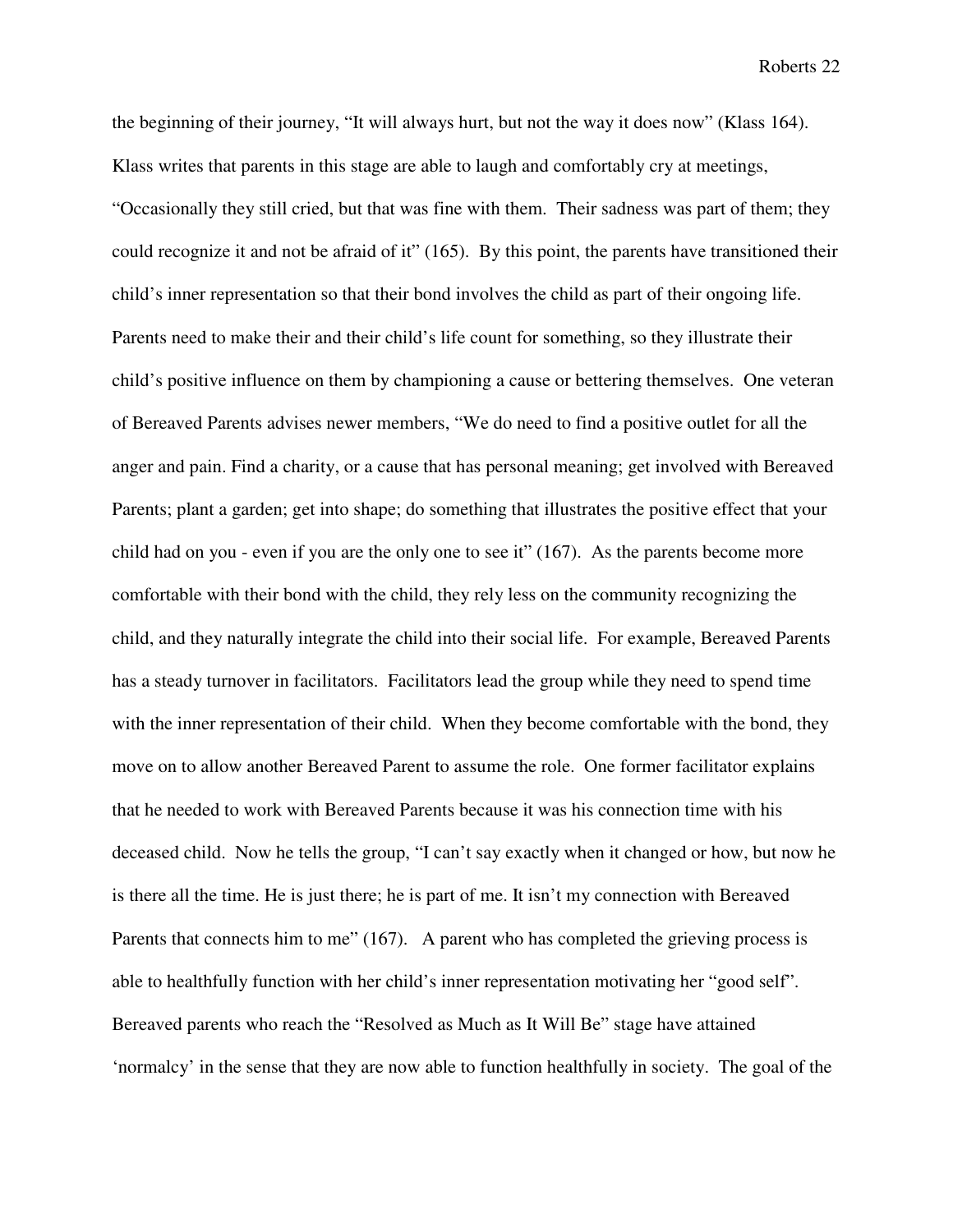light in *Next to Normal* is for the Goodmans to successfully complete the grieving process so that Gabe will become a healthy internal continuing bond. In the show, Dan and Diana progress out of their arrested grief because Natalie spurs them on to stage three of the grieving process.

Natalie is both the motivator and motivation for Dan and Diana to heal themselves. Bereaved Parents believes that a surviving parent needs their social system to empathize with their pain and encourage them to heal. As the most prominent figure in Dan and Diana's social system, Natalie is in a position of influence where she can motivate her parents to heal themselves. She urges them to continue with the grieving process when she suggests, "We need some light. / First of all, we need some light. / You can't sit here in the dark, / And all alone - / It's a sorry sight" (Yorkey 101). Natalie has suffered the most from Dan and Diana's arrested grief, and she stands to gain the most from their healthy functioning. As the "invisible girl" overshadowed by the "super boy", Natalie was not properly nurtured by her parents because they were preoccupied with ignoring the pain from their unresolved grief. She prepares to attend college and deeper her relationship with Henry, both of which would benefit from a supportive relationship with her parents. Natalie does not suffer from unresolved grief in the way that her parents do because she never knew Gabe, but she is fully aware of the situation and suffers the consequences. Additionally, earlier in the show, the text portrays Natalie as her mother's first step in healing. Diana progresses in the grieving process when she articulates Gabe's death and confesses her failure to Natalie, "Seventeen years ago your brother died of an intestinal obstruction. He was eight months old. I'm sorry we never talked about that. We wanted to give you a normal life, but I realize I have no clue what that is" (94). Through her position and her actions, Natalie urges her parents to continue with the grieving process.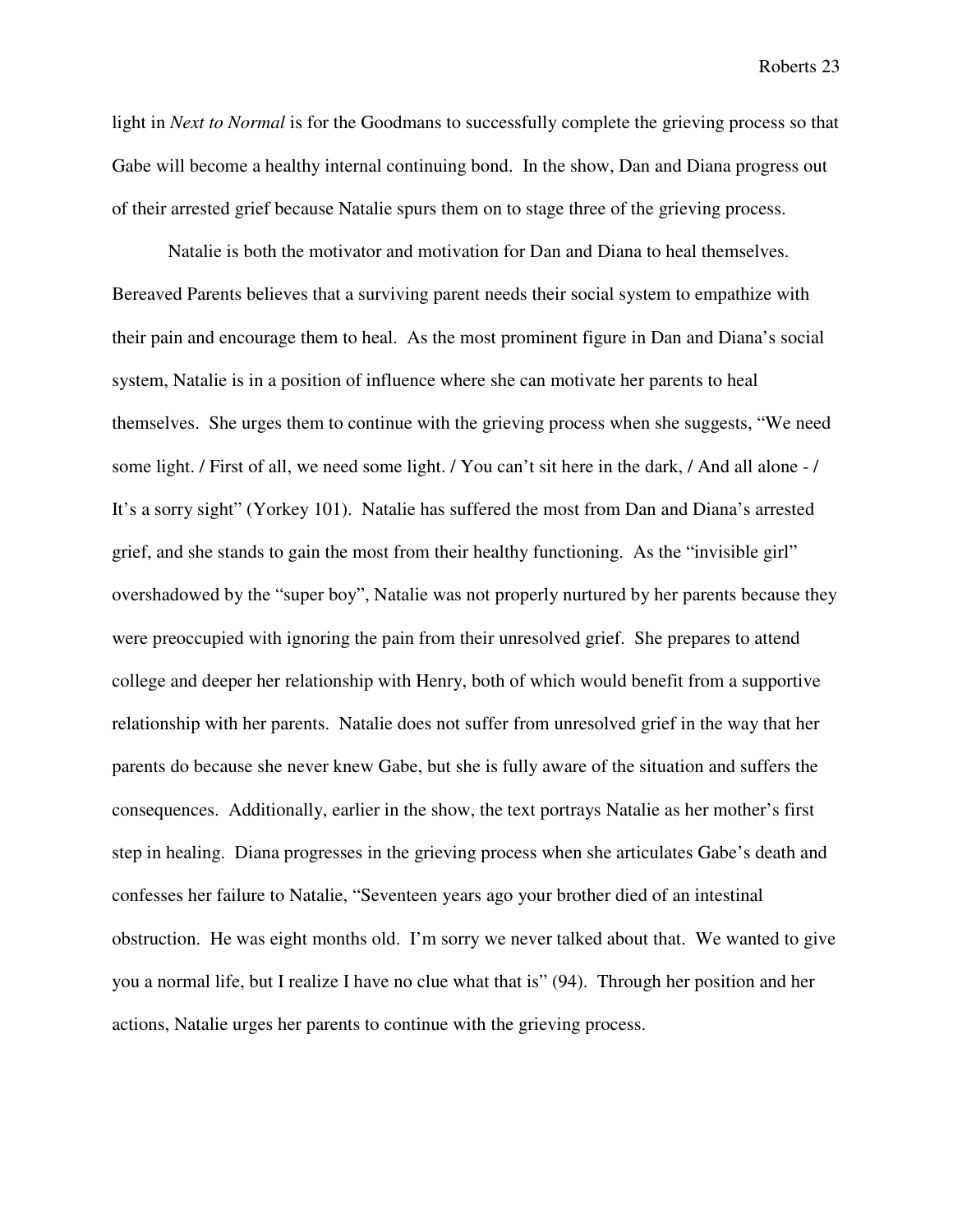If the Goodman family successfully grieves, they will find the light that they seek at the end of the show. The characters believe that the light will illumine their dark situation and allow them to lead healthier lives. The text exemplifies this optimism in the lyrics, "The wasted world we thought we knew - / The light will make it look brand-new" (Yorkey 103). The characters seek some form of healing and clarity for the pain caused by Gabe's death and the complications from their arrested grief. The text does not explicitly say what the light symbolizes, only that it will improve their lives and allow them to live healthily. By remaining ambiguous about the identity of the light, the creators of *Next to Normal* allow viewers to interpret it as they think best. Based off the musical until this point, viewers can logically interpret the ending to mean that the Goodman's are availing themselves to the grieving process. For example, the lyrics indicate that they are opening themselves to people around them to be more transparent about their problems. All of the characters unite with the chorus, "When we open us our lives, / Sons and daughters, husbands, wives - / And fight that fight . . . / There will be light" (104). In addition to the explicit lyrics of the last song, the dialogue during that scene also indicates that the characters are willing to become vulnerable with one another to heal themselves. For example, Diana seeks further treatment while living with her parents, Dan agrees to begin therapy, Henry reassures Natalie that he will help her with her problems, and Natalie promises Henry that she will stay with him. After the show portrays the characters' weariness of struggling in isolation, the last song expresses their desire to revitalize their efforts at healing. For example, Diana sings, "Day after day . . . / Wishing all our cares away . . . / Trying to fight the things we feel . . . / But some hurts never heal. / Some ghosts are never gone, / But we go on. / We still go on" (101). Additionally, Gabe joins the family in their desire for openness and quest for healing. Gabe sings, "And when the night has fin'ly gone, / And when we see the new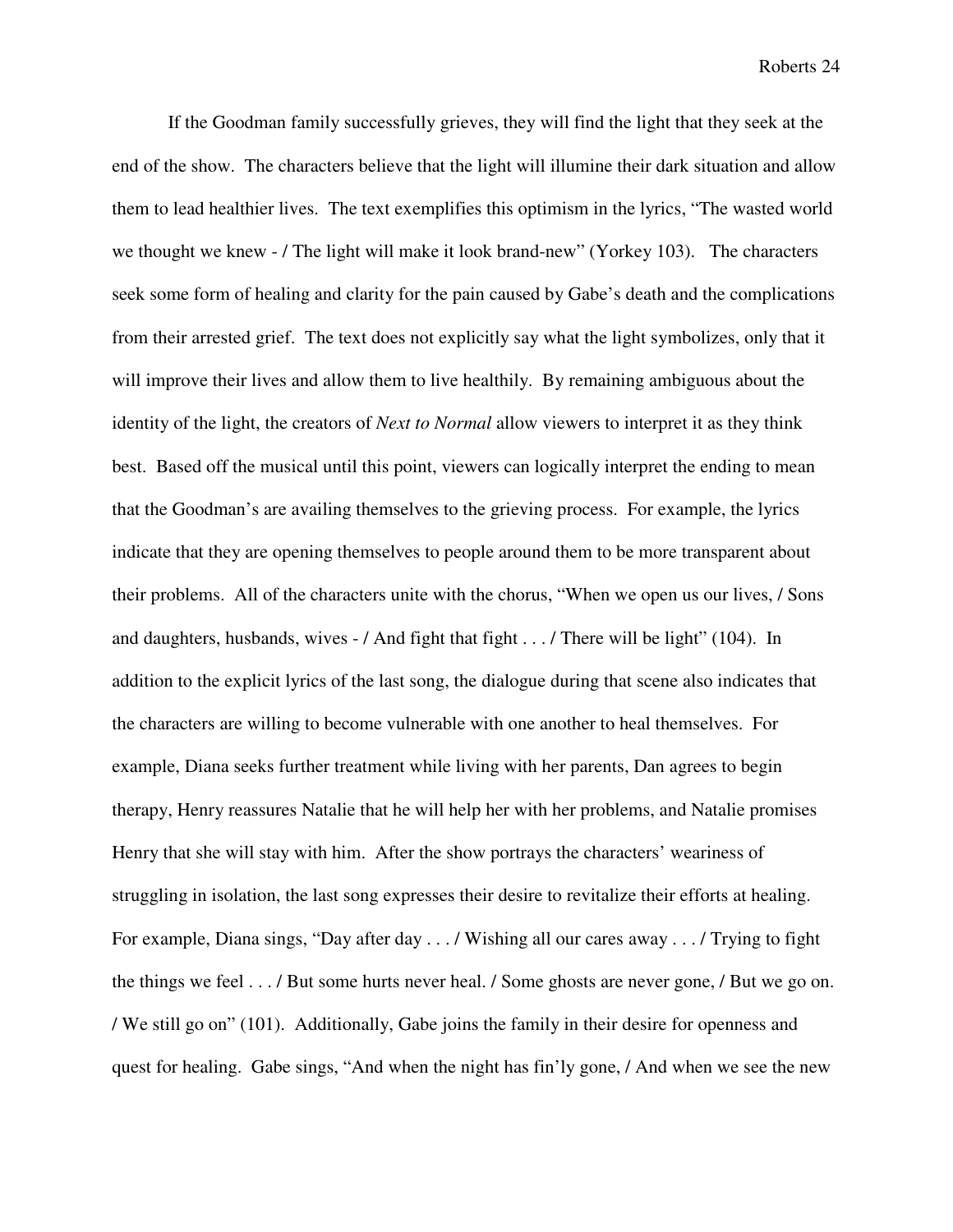day dawn, / We'll wonder how we wandered for so long, so blind" (103). Gabe desires the light as much as any of the other characters. This indicates that the light cannot be the eradication of Gabe, because he would not desire his demise. For example, earlier in the show Doctor Madden tells Diana, "Isn't it time to let [Gabe] go?" (43). Gabe responds, "No, no, no - / I'm alive / I'm alive / I am so alive, / If you climb on my back, then we both can fly" (44). Gabe is opposed to disappearing and insists that he can be healthy for his parents if treated properly. Since Gabe wants to remain alive but also draw in the light, it is plausible that the light that he and the family seeks is a healthy continuing bond.

There are two types of continuing bonds: internal and external. Field describes an internalized continuing bond as the deceased being an "internalized secure base . . . a role model, and a reference point in decision-making" (Field 14). Internalized continuing bonds assist a person in grieving because they involve "the mental representation of the deceased as a secure base that may serve to facilitate integration of the loss" (2). For an internalized continuing bond, the bereaved person has a relationship with her inner representation of the person rather than the deceased person who has agency. This is the goal of the grieving process, according to Bereaved Parents. They suggest that bereaved parents transition their bond with their child from a relationship with an agent when the child is alive to ending the grieving process with a healthy internalized continuing bond with the child integrated into the parent's "good self". However, while the parent transitions her child's inner representation, she may experience internal and external continuing bonds and both simultaneously. While an internalized continuing bond is a relationship between the bereaved person and her inner representation of the child, an externalized continuing bond is a relationship between the bereaved parent and her deceased child as an apparent agent. For example, externalized continuing bonds manifest themselves in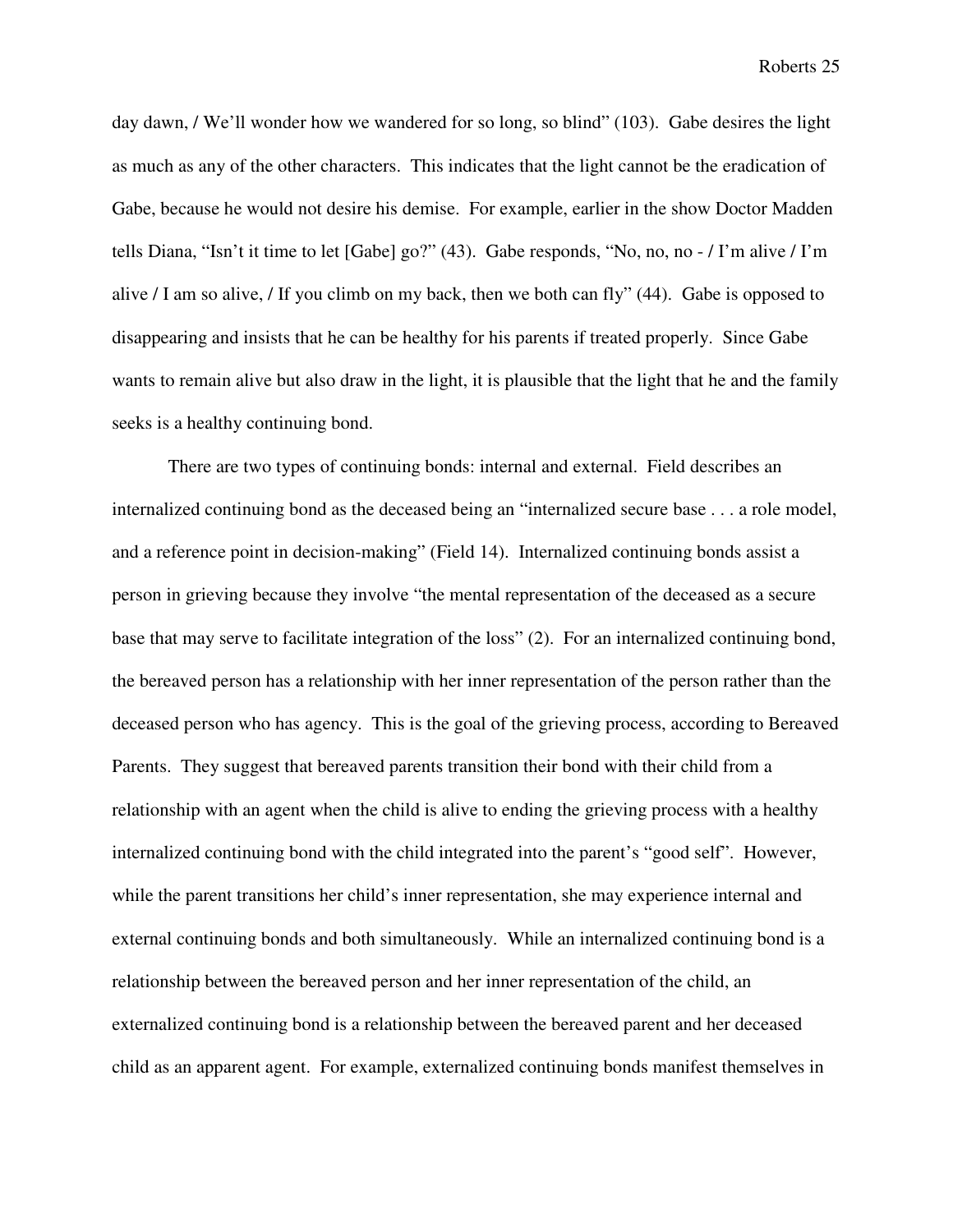the forms of illusions and hallucinations. During an illusion, a bereaved person re-experiences the deceased as someone who resembles her. A hallucination occurs when the bereaved person misconstrues internally-driven stimulations as coming from an external source. While both internal and external continuing bonds are common during the grieving process, researchers find that internal continuing bonds are healthy while external continuing bonds are often maladapted. Adult attachment literature argues that, "Externalized continuing bond expressions involving illusions and hallucinations of the deceased [are] indicative of unresolved loss" (2). Field and a team of psychological researchers tested this hypothesis and discovered that people who feel responsible for the person's death feel greater grief, and the type of loss a person experiences is more important than her attachment style. The researchers also concluded that people with internalized continuing bonds experience positive personal growth while people with externalized continuing bonds experience negative personal growth. People who grieve improperly experience prolonged external continuing bonds whereas the goal of grieving is to achieve an internal continuing bond with the deceased person.

 Bereaved Parents advocates for parents to interact with continuing bonds as part of their healing journey. Bereaved Parents realizes that as parents transition their child's inner representations into their "good self", they will likely experience unusual occurrences with the inner representation of the child. It is not uncommon for parents to interact with the inner representation of the dead child. Klass writes:

As grief becomes resolved, the phenomena that indicate active interaction with the inner representation of the dead child – a sense of presence, hallucinations (though the parents might argue that "hallucination" is an in appropriate word here), belief in the child's continuing active influence on thoughts or events, or a conscious in corporation of the characteristics or virtues of the child in to the self - are no longer occasions for the parents' concern about their own sanity. The phenomena are accepted as a positive part of everyday living. (169)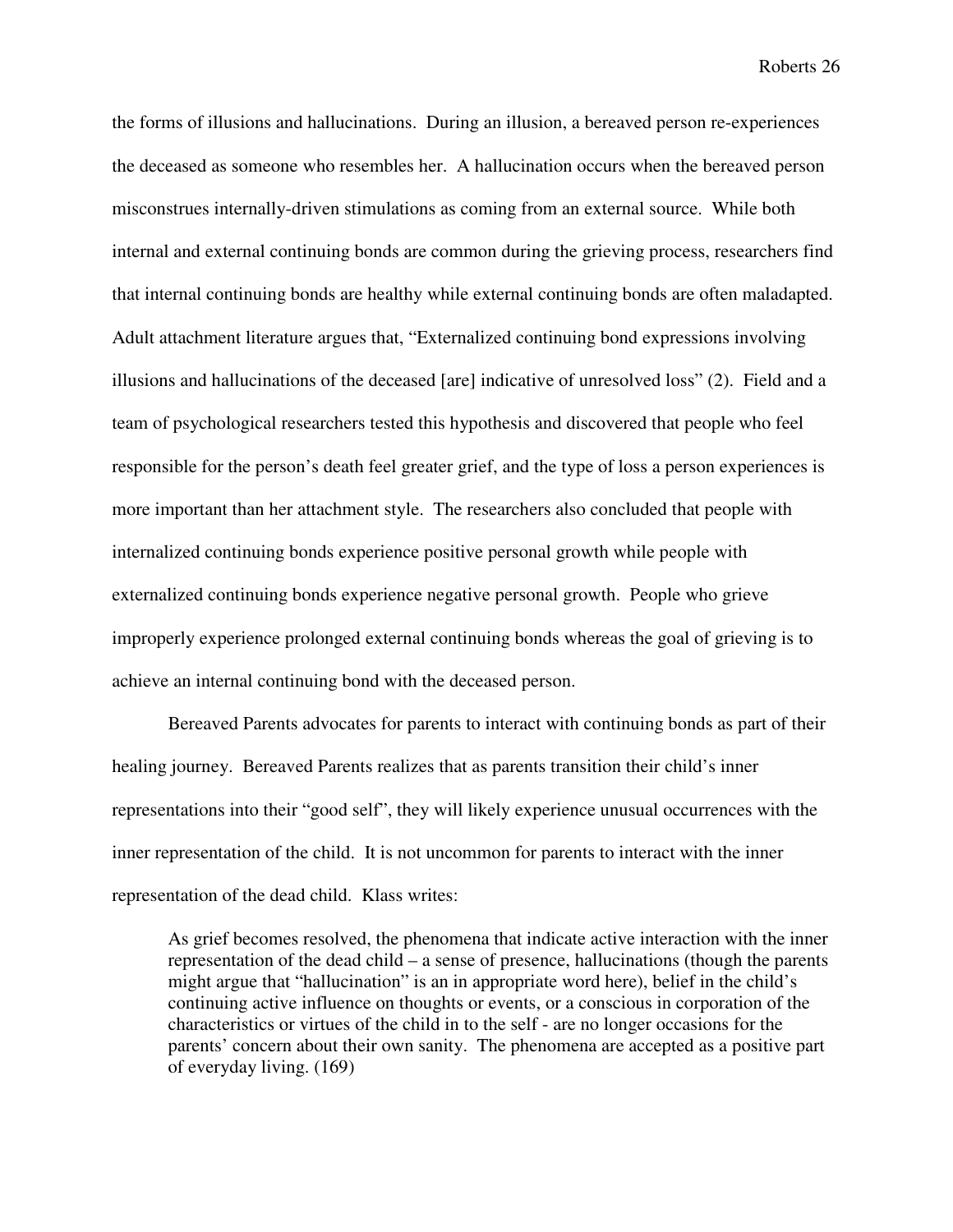While Bereaved Parents assures parents that interactions with their child are not reason for alarm during the grieving process, popular culture has not always encouraged those interactions. However, society is becoming more accepting of parents interacting with their deceased children in these special ways.

For the majority of history, people have believed that continuing bonds were a healthy and normal aspect of grieving. Grief scholar Craig J. Vickio argues that most cultures and the majority of historical Western thought believe that it is healthy and even necessary for a survivor to foster a bond with her deceased loved one. For example, Vickio writes, "Much of the nineteenth-century Western society harbored a 'romantic' view that strongly advocated maintaining ongoing ties with the deceased" (Vickio 162). Vickio believes that this notion recurs in modern society through the mediums of film and popular press. For example, in Disney's *Pocahontas*, the title character tells her dying lover, "I can't leave you." John Smith responds, "You never will. No matter what happens to me, I'll always be with you – forever" (162). Current popular culture desires for loving relationships to continue into eternity, and historical western thought also believed in continuing bonds. Only relatively recently in historical thought have thinkers suggested that the bereaved should complete the grieving process and sever the bond with the deceased person in order to move on with her life. For example, in his article entitled "Mourning and Melancholia," Sigmund Freud writes that a bereaved person needs to realize that the loved one no longer exists and remove all attachment from the person in order to accurately sense reality. Freud believes that a sign of the bereaved person rejecting reality is that she turns to "hallucinatory wishful psychosis" (Vickio 161). This thought prevailed until the last couple of decades when psychologists began returning to the notion that forms of attachment with the deceased can be the most healing for the survivor. For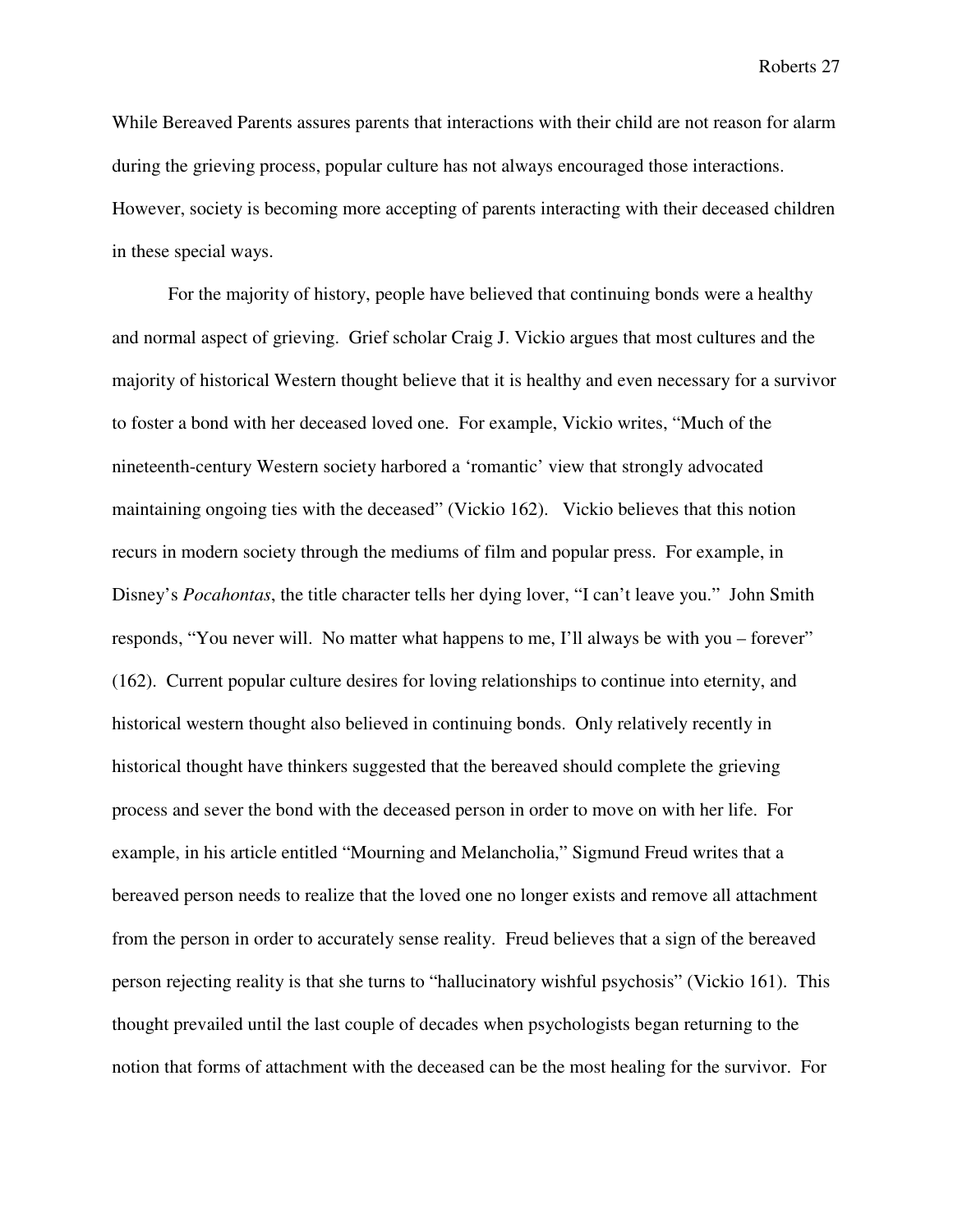example, grief counselor W. Worden originally believed that mourners needed to withdraw emotional attachment from the deceased person. However, later in his career he reassessed his beliefs and now states, "The challenge facing mourners is to *relocate* – not relinquish – their relationship with the deceased" (163). Another contemporary psychologist who advocates for continuing bonds is V.D. Volkan who writes, "A mourner never altogether forgets the dead person who was so highly valued in life and never totally withdraws his investment in his representation. We can never purge those who have been close to us from our own history except by psychic acts damaging to our own identity" (164). While Worden, Volkan, and countless other mental health professionals contend that bereaved people need to maintain bonds with the deceased, some psychologists still assert that attachment is unhealthy. The public generally does not keep up-to-date on current psychology, so much of the public still holds the idea that continuing bonds are unhealthy. However, the idea that continuing bonds are healthy is beginning to trickle down into society. This mixing of ideas leads into conflicting advice for bereaved people.

Today's mixed opinions about continuing bonds is reflected in *Next to Normal* through Diana and Dan's confusion about how to grieve. Diana and Dan are around forty years old which means they lived through the paradigm shift in grief theory. When they were young, many psychologists promoted severing bonds with the deceased to attain closure after grief. However, in present day, the setting of the musical, most psychologists advocate for the bereaved person to foster continuing bonds with her deceased loved one in order to heal. Since their peers also fall within this paradigm shift, the people within Dan and Diana's social system likely offer conflicting advice about how they should grieve. Dan and Diana are confused as to whether or not they should form a continuing bond with Gabe. People unaware of grief theory's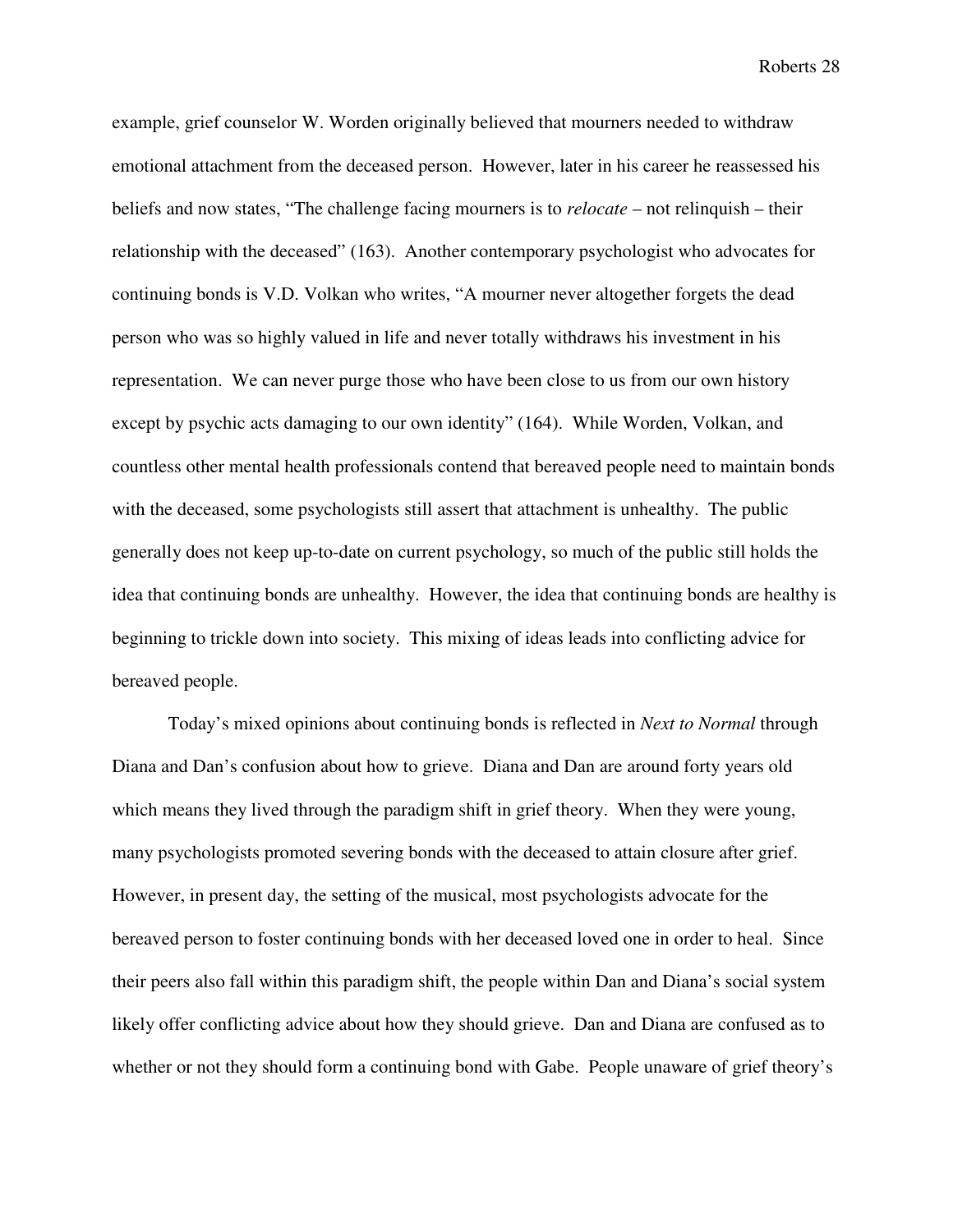resurfacing advice of continuing bonds suggest that Diana ignore Gabe's death and move on with her life, but she cannot because bereaved people need a bond with their deceased loved one. Dan also seems to adopt this idea that a survivor should sever all relations with the deceased person as evidenced by his stoicism. Since Diana's need conflicts with the advice of her peers, she forms a maladapted continuing bond. This is evident in the fact that after seventeen years, Gabe is in an external continuing bond with her rather than an internal continuing bond. The light that she and Gabe seek could be a healthy continuing bond with one another.

In *Next to Normal*, Gabe is in an external continuing bond with his mother, and his father proceeds with his grieving process once he acknowledges Gabe's existence. A bereaved person who has an external continuing bond with a deceased person experiences the deceased person as if he is an agent. Gabe fits this description in *Next to Normal* because he is a character who aged as if he never died. For example, Doctor Madden treats him as an independent agent when he tells Diana, "Let's say he's eighteen now – isn't that when kids move out? Isn't it time to let him go?" (Yorkey 43). Diana struggles "to let him go" because, by this point, he is his own person rather than a memory. Viewers can see this in scenes such as the one where Diana waltzes with Gabe. He tells her, "There's a world out there. / I'll show you just where, / And in time I know you'll see / There's a world where we can be free - / Come with me. / Come with me" (52). Diana experiences Gabe as an external continuing bond throughout the show, and/but Dan acknowledges him as an agent near the end of the musical in the reprise of "I am the One". Gabe repeatedly sings to Dan, "I know you know who I am" (99). Dan tries to ignore him with the lines, "No... Can't you just leave me alone?... Why didn't you go with her?... Let me go.... Let me go" (99). The song climaxes with insisting, "But you've always known who I am". Dan finally acknowledges his presence, "Gabe. Gabriel," and Gabe receives the acknowledgement of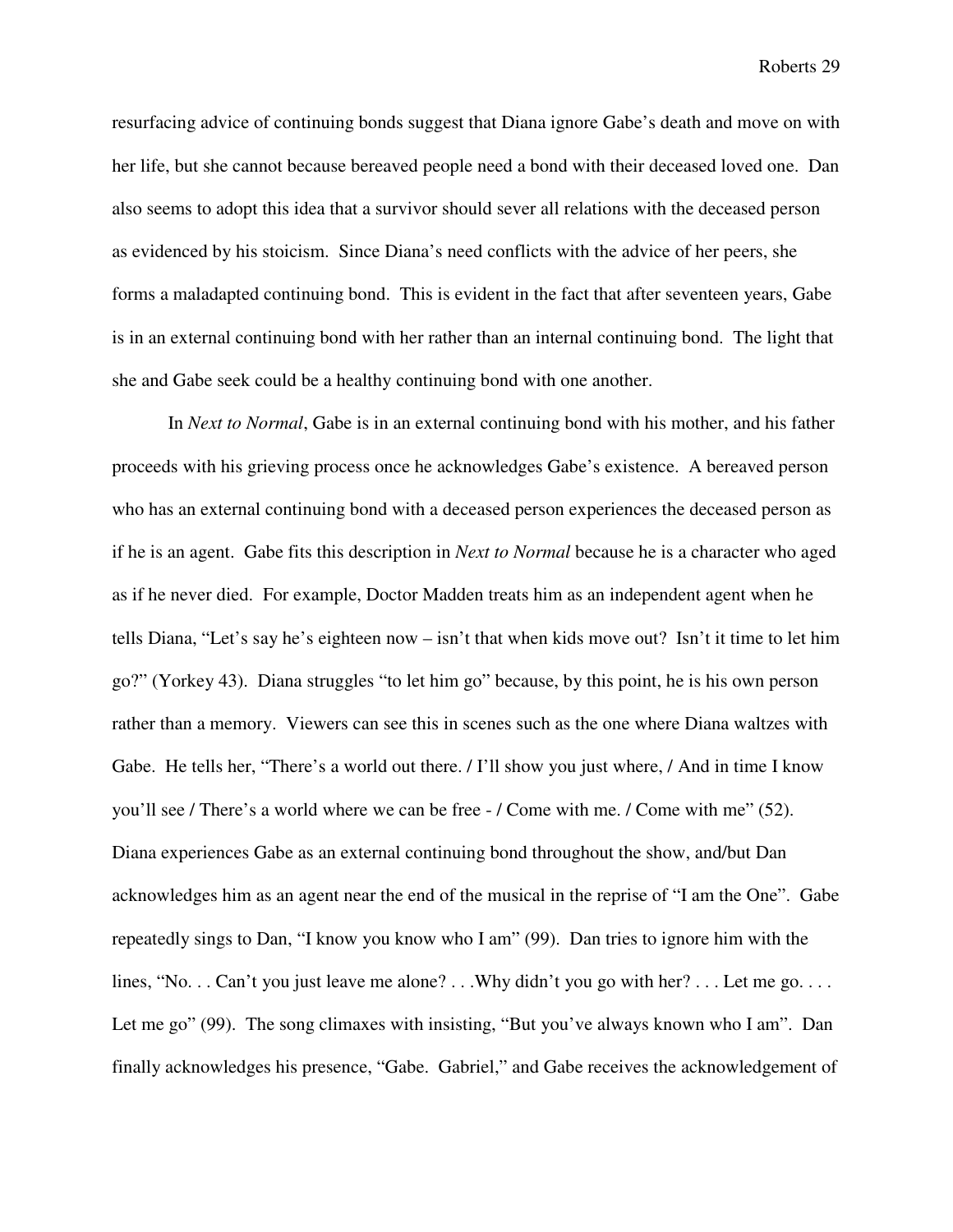their new bond by saying, "Hi, Dad" (100). Viewers could interpret this sequence to mean that Dan is succumbing to Gabe's influence by being drawn into an external continuing bond with him. However, this is unlikely given the characters' movement toward grieving throughout the musical and the nature of Dan's arrested grief. Diana desired to talk about her son's death but lacked to social system to support her in her grief, thus her continuing bond with Gabe became maladapted into an external continuing bond. Contrastingly, Dan denied his need to grieve his son, thus, to proceed with the grieving process, Dan must first acknowledge his deceased son. For that reason, Dan's interaction with Gabe in this scene is not him promoting an external continuing bond but rather proceeding out of his arrested grief.

Gabe is in an external continuing bond but desires for his parents to grieve him so that he may transition into an internal continuing bond. Throughout the show, Gabe proclaims his aliveness but also emphasizes that he will leave if his parents grieve him. This is most evident in Gabe's solo, "I'm Alive". For example, in the beginning of the song, Gabe explains his nature and his relationship to his parents as, "And I need you / To need me / It's no surprise - / I'm alive . . . / So alive . . . / I'm alive" (Yorkey 41). Gabe's aliveness indicates that he is an independent agent who feeds off his connection with his parents. He no longer exists physically, so his existence depends on his bond with his parents. His parents try to ignore their bonds with him because they are maladapted and bring them pain. Gabe sings to them that he will not disappear if they ignore him. He indicates this in the lines, "I'm alive  $-I$ 'm right behind you. / You say forget, but I remind you. / You can try to hide, you know that I will find you. / 'Cause if you won't grieve me / You won't leave me behind" (43). Gabe explicitly tells his parents that they will be able to transform their relationship with him if they grieve him. After Diana loses her memory from the electroconvulsive therapy, Gabe informs the audience that erasing memories of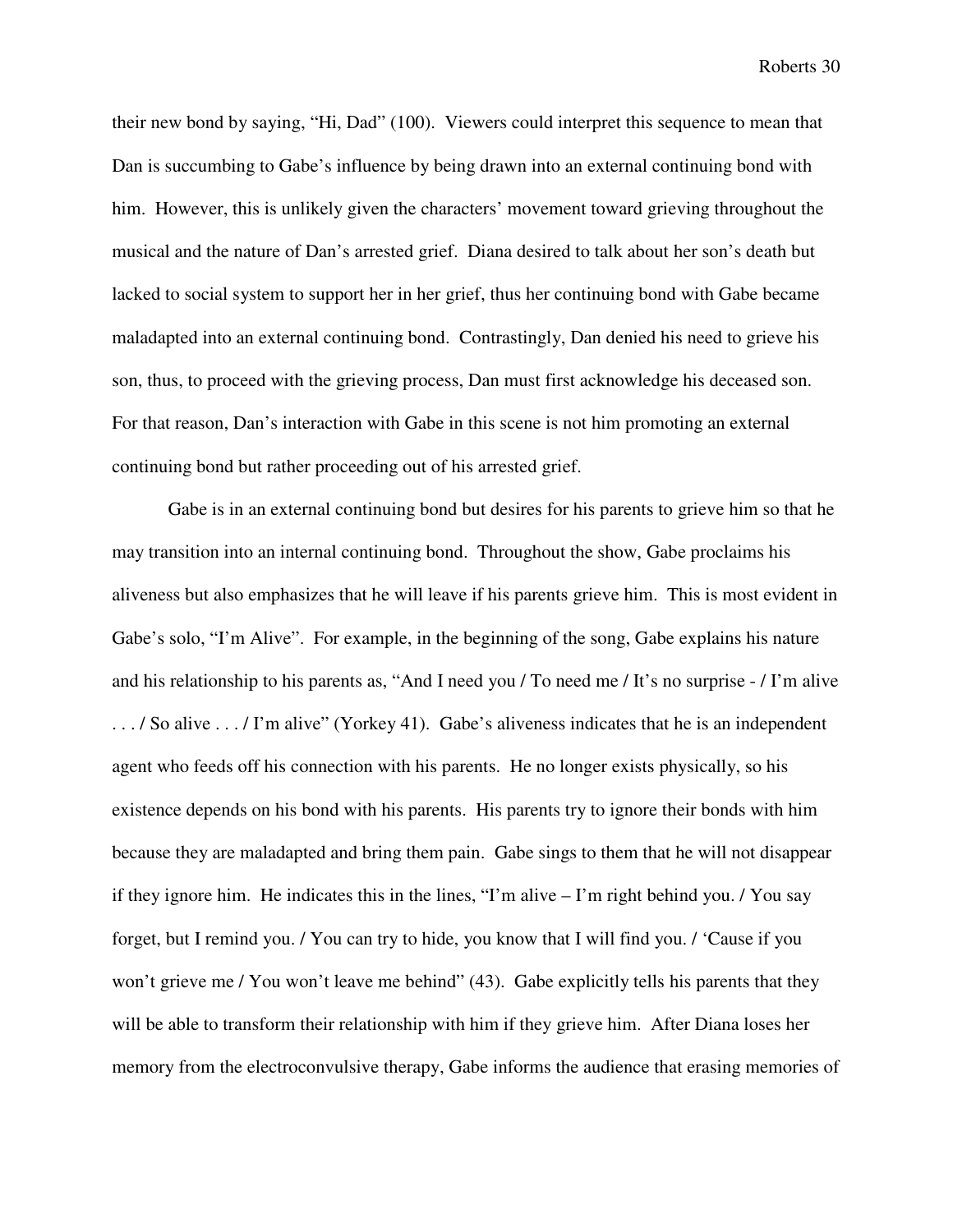him will not make him disappear; his existence is stronger than memory and requires more attention before it will be transformed. He indicates this in the lines, "The memories are gone. / The aftershocks live on. / But with nothing to remember, is there nothing left to grieve?" (76). Gabe suggests that grieving is the only way to make their relationships positive. He sings, "If you try / To deny me / I'll never die / I'm alive . . . / So alive" (44). He supports his claim not only by his assertions, but also by resiliency throughout the show. For example, the shock therapy erases Diana's memory, but she can still discern that she is not whole. Dan will not tell her why she feels this way, but he leaves Gabe's return or permanent disappearance up to fate. He tells Diana, "If the memories are meant to come back . . .they will" (75). The memories go come back because the Goodmans cannot heal and Gabe's being cannot be released until his parents transition his inner representation from an external continuing bond into an internal continuing bond.

It is plausible for the light at the end of *Next to Normal* to be an internalized continuing bond with Gabe because Brian Yorkey and Tom Kitt created Gabe to urge his parents to address their grief. Many critics struggle to describe Gabe to audiences, but Ben Brantley seems to come closest when he describes Gabe as, "As the teenage son who is both angel and demon to his mother, Mr. Tveit [actor playing Gabe] is contrastingly (and necessarily) as charismatic and ineffable as a figure in a dream, the kind who seems to have the solution to everything until you wake up" (Brantley). Gabe possesses such radically different personality traits because his being is maladapted in an external continuing bond but desires for his parents to grieve him so that everyone will be healthier. Bryan Reesman attempts to illumine this quandary by asking Yorkey and Kitt in an interview, "Was your intention to give the son a devilish presence? He comes off as the villain here" (Reesman 14). Yorkey responds for the pair by saying: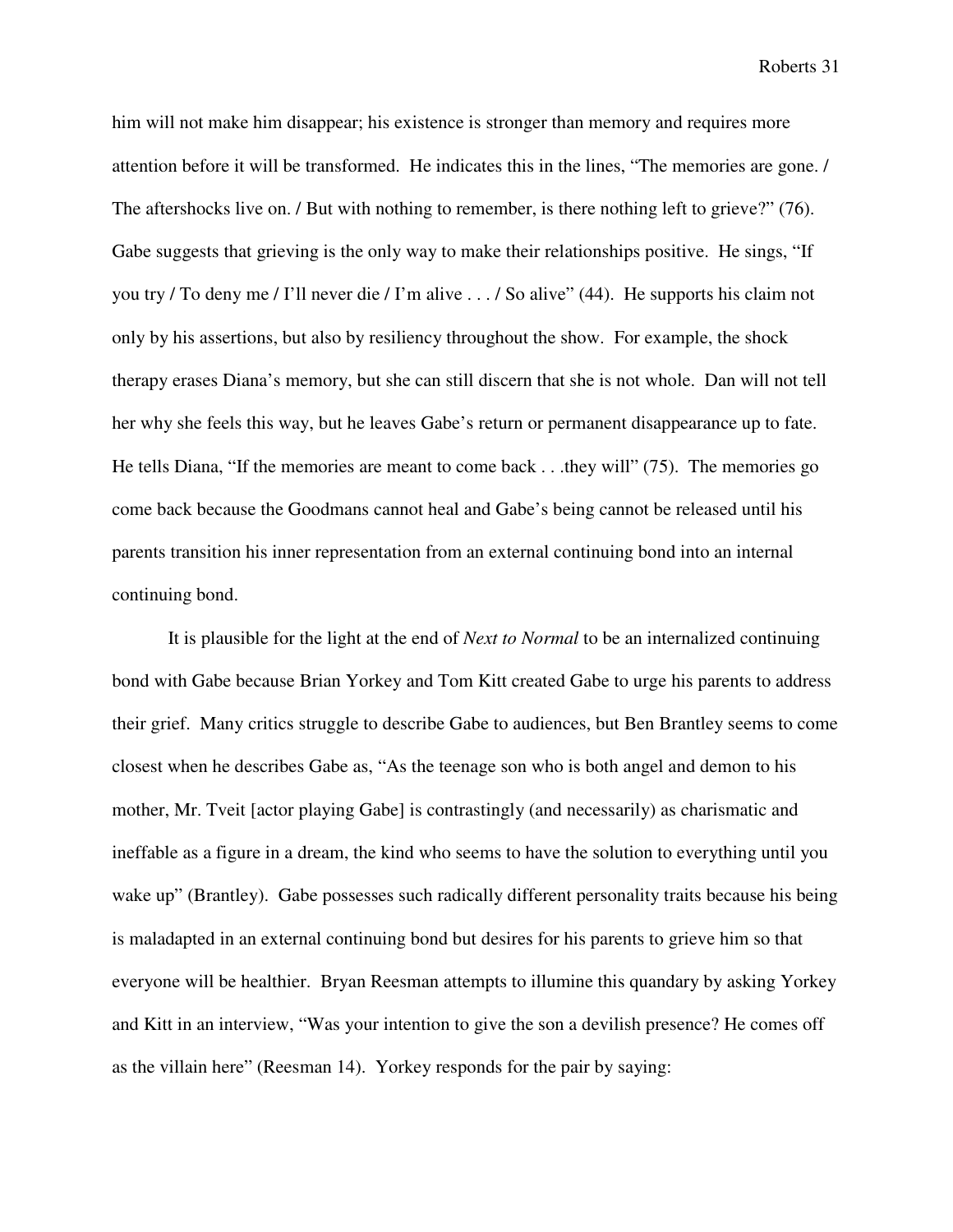I think he's definitely the antagonist. I think Ben Brantley in his review said he's angel and devil both to his mother. That's really true. The thing about the character of Gabe is that he has a very specific job to do. The song "I'm Alive," which seems like a great, rousing pop song, is laying out why he's there. He's really there to get them to deal with this thing that they're not fully dealing with. Michael and I always said that he haunts the house the way that grief and loss and sadness haunt this house and mental illness haunts this house. This family hasn't totally faced up to that. They're trying to take care of it by dampening it down and keeping a lid on it, and what ultimately happens at the end is that they have to rip themselves apart to start healing. (15)

Gabe haunts the house to get his parents to address their unresolved grief. He is more than a symbol of their unresolved grief; he is an agent stuck in a maladapted, external continuing bond with his parents who can only be released into a healthy continuing bond once they grieve him. His character is a demon because he is stuck in a maladapted bond, but he is an angel when he urges his family to grieve him so that he can become an angel in their "good selves". All of these changes must occur within the characters, so it is fitting that the light they seek originates within them. While continuing bonds have always existed within people's psyches', psychologists have recently emphasized that people should look inside themselves for healing.

The characters' internal quest for healing reflects their postmodern culture. Psychologists argue that today's postmodern consciousness has a fragmented subject which is characterized by "'dissociation', 'arbitrariness' and 'virtuality'" (Kawai 440). Psychologist Toshio Kawai traces the historical progression of the modern consciousness to postmodern consciousness. The modern consciousness began with historical achievements, such as the Enlightenment, which liberated the individual from "community, nature, and God and resulted in the birth of individual space" (437). After modernism, three events transitioned people into a postmodern consciousness: "The establishment of the observing unique point in perspective, the establishment of absolute cogito and negation of animistic things in Descartes, and the liberation from established church in Luther" (438). During modernity, subjectivity was located in the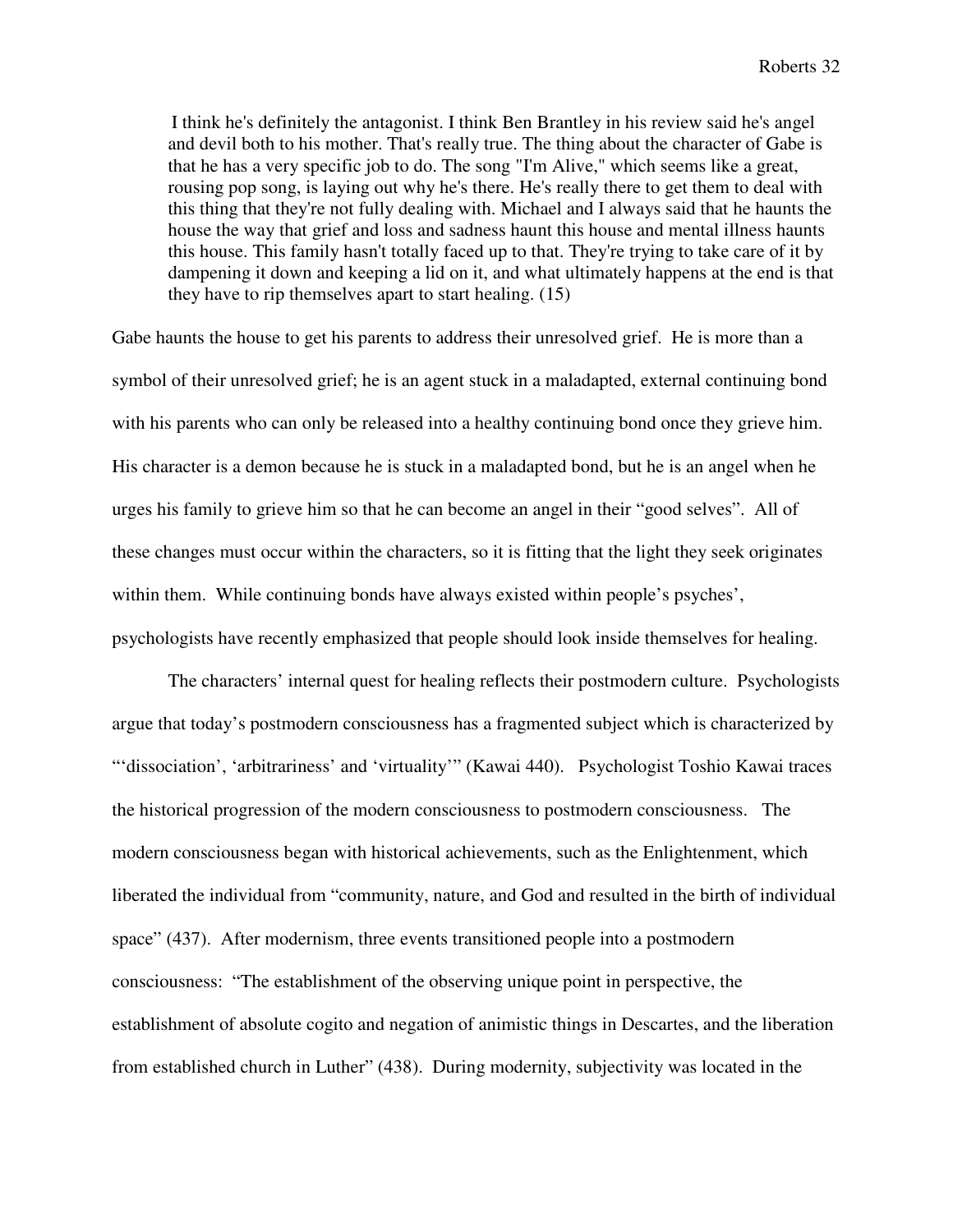group, but it shifted to the individual in post-modernity. The most common psychological disorders during the time of the modern consciousness were anxiety and alienation. People with a post-modern consciousness lack a central point, a unique personality, a partner, a goal, and their object of desire is arbitrary. Psychologists formerly related a dissociated consciousness with psychological problems or enduring conflicts, but now this is the post-modern conception of the Self.

Kawai believes that modern therapy tactics will no longer work on post-modern patients. Patients with a modern consciousness experienced nostalgia for the residue of the reality of the pre-modern world, but post-modern patients have no memories of reality. Kawai suggests that some patients with a post-modern consciousness will not respond to traditional neurotic treatment, so psychologists should try therapy involving "no direct and substantial reality, union on a formal and abstract level, pure self-reflection" (447). Kawai's closing statement regarding the treatment of one of his patients exemplifies his idea of how to treat psychological disorders in people with a post-modern consciousness: "My patient felt depersonalized, only because she wanted to get out of her world and reach a direct reality that was in truth already over. When she could remain in her world and accept her attitude, there was already a solution. In her own pathology she was already healed" (447). Kawai suggests that in our postmodern society patients with psychological disorders need to look inside themselves for healing.

The postmodern approach to psychotherapy is exemplified in the recovery model. In his article on the retrieval of the self, psychologist Joseph Fardella explains that the recovery model is the latest treatment reform in mental healthcare and emphasizes the client's role in her recovery. The client is a self-determining agent of change who needs to understand that she is not her symptoms. This movement stresses the importance of language in the mental health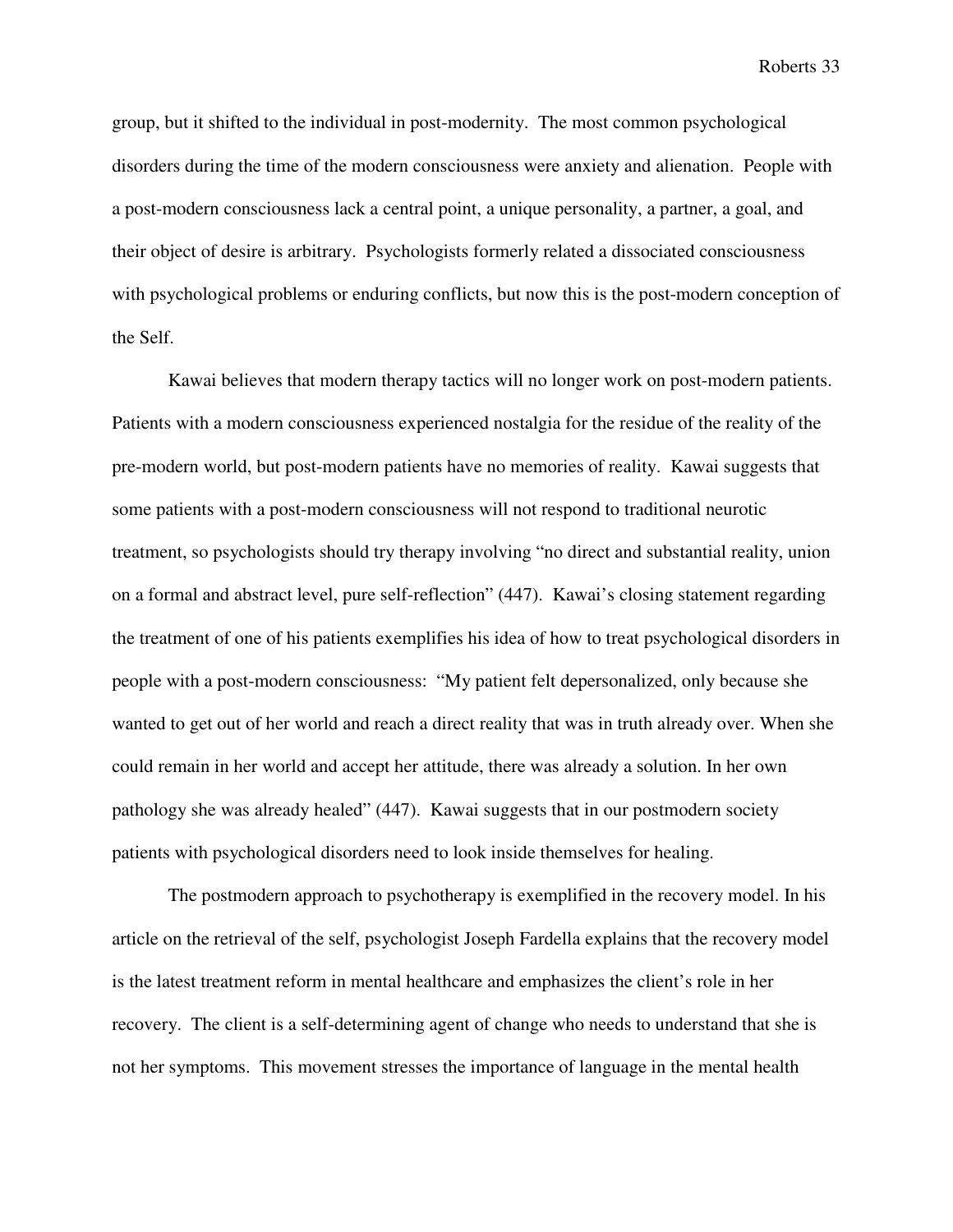field. For example, the person undergoing treatment is referred to as a 'client' because the term has interactive connotations rather than 'patient' which is associated with passivity. Advocates of this movement believe that the recovery of the self always requires more than just medical protocols of care. They also encourage the client to determine what her path to recovery will entail. Michel Foucault contributes to this new movement with his theories regarding the power of language and power relations. Foucault describes how language and the terms people use determine how an individual perceives her identity and who possesses the power in a given situation. Foucault's view of power allows for the client to have autonomy which means that she can determine how and to what degree she changes. The client feels ownership for her recovery and so is more likely to succeed.

The recovery model suits Diana's postmodern consciousness because it places the responsibility for her healing on herself. Diana's consciousness fits Kawai's definition of lacking a central point, a unique personality, and a goal. For example, when Doctor Madden asks Diana to tell him her history, she responds, "I never know what to say when I have to go over all this. It starts to sound like some story I tell that's about some other person entirely" (Yorkey 39). Because Diana's consciousness is disassociated from herself and not rooted in a central truth outside herself, the modern forms of therapy will be ineffective for her, so she must use a postmodern form of therapy such as the recovery model. The recovery model emphasizes the client as the agent of her change which corresponds with the Bereaved Parents' assertion that the bereaved person is responsible to transition the deceased person's inner representation within herself in order to attain healing. This indicates that Diana's postmodern consciousness will likely respond well to the grieving process as advocated by Bereaved Parents. Instead of seeking the solution to her grief outside of herself, Diana needs to look inside herself to transition Gabe's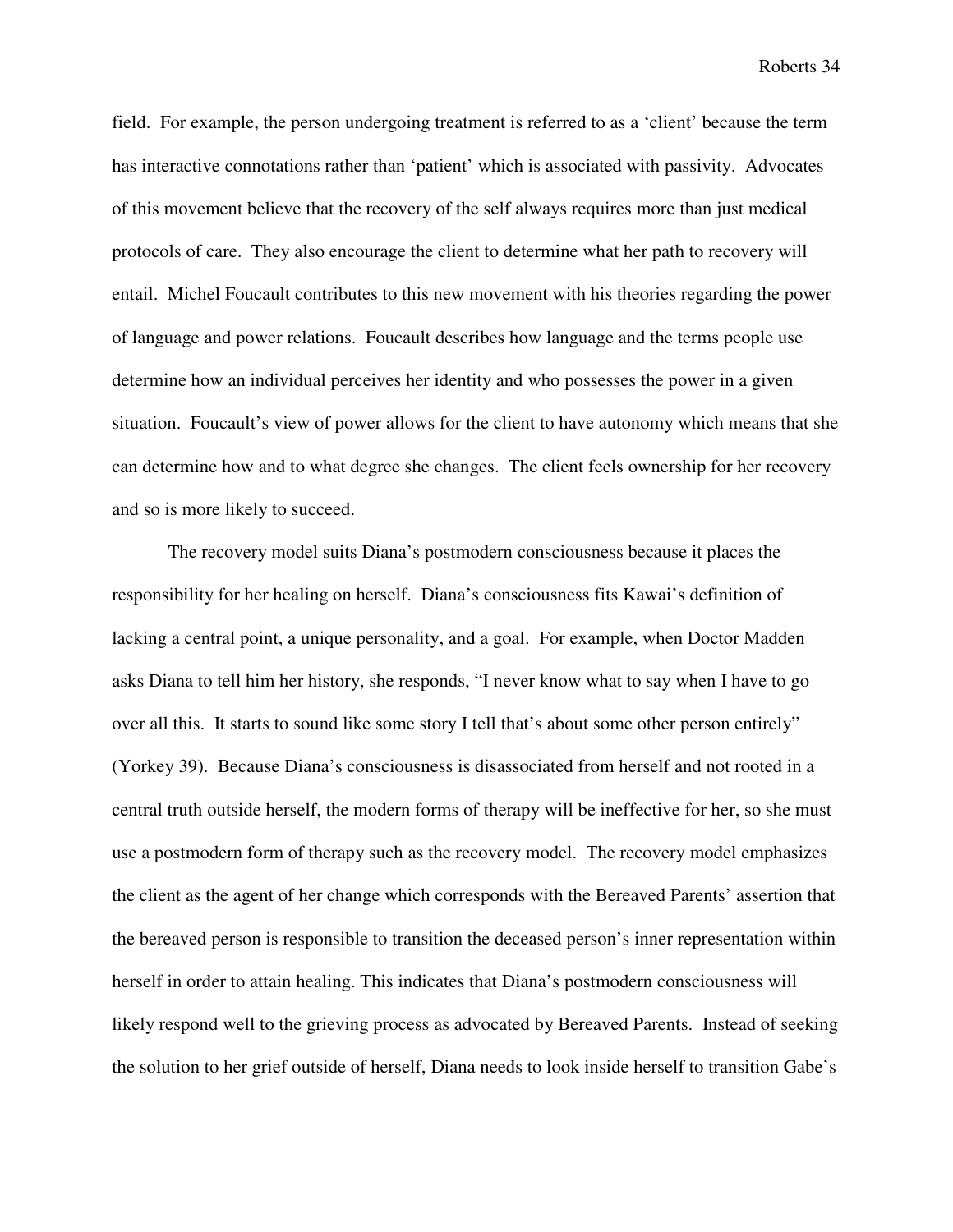inner representation into a healthy continuing bond. Once she does this, Diana will attain normalcy in the sense that she will be healthy. She will never revert back to the woman she was before Gabe was born, but she will be a new person with his inner representation assimilated into her "good self". In his article, Fardella quotes one "ex-patient" who articulates this idea of healing well:

The goal of the recovery process is not to become normal. The goal is to embrace our human vocation of becoming more deeply, more fully human. The goal is not normalization. The goal is to become the unique, awesome, never to be repeated human being that we are called to be. Martin Heidegger said that to be human means to be a question in search of an answer. Those of us who have been labelled with mental illness are not de facto excused from this most fundamental task of becoming human. (116)

People who experience grief will never return to their state before their loved one passed away, but by taking ownership for their healing, they can become "more fully human".

Because *Next to Normal* is set in a postmodern context, a healthy continuing bond with Gabe is just one possible interpretation of the light. The text is unclear about what exactly the light is that the family seeks, however, it does describe the light as coming from within the characters. For example, the last lines of the show are, "Day after day . . . / We'll find the will to find our way, / Knowing that the darkest skies / Will some day see the sun - / When our long night is done . . . / There will be light. / There will be light . . . / When we open up our lives, / Sons and daughters, husbands, wives - / And fight that fight . . . / There will be light" (Yorkey 104). The characters do not know what they are fighting for or what the light will show them, but they trust that, "Won't anything be better than before?" (74). Throughout the musical, the family tried pharmacology, therapy, illegal drugs, alcohol, success, humanism, ignoring their problems, and the façade of normalcy to cope with their problems. In the spirit of postmodernism, once one solution failed, the family moved on to the next one. They should be pessimistic after so many attempts at healing, but the show ends optimistically because the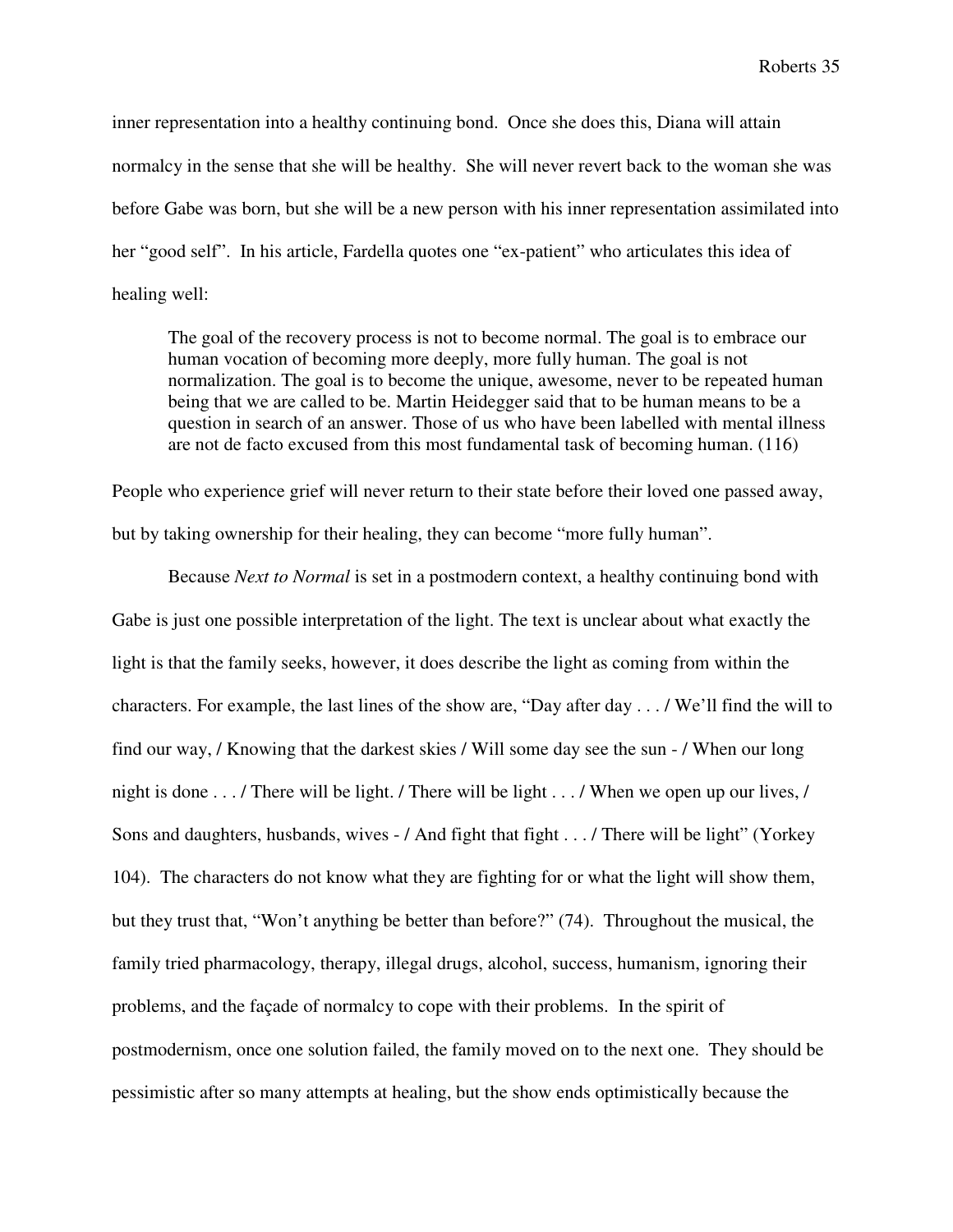family has not surrendered to their circumstances. They sing, "But we go on. / We still go on. / And you find some way to survive. / And you find out you don't have to be happy at all / To be happy you're alive" (101). The family is uncertain if continuing with the grieving process to transition Gabe's inner representation into an internal continuing bond will bring them one step closer to normal, but they are willing to "fight that fight" in hopes that they will eventually find light.